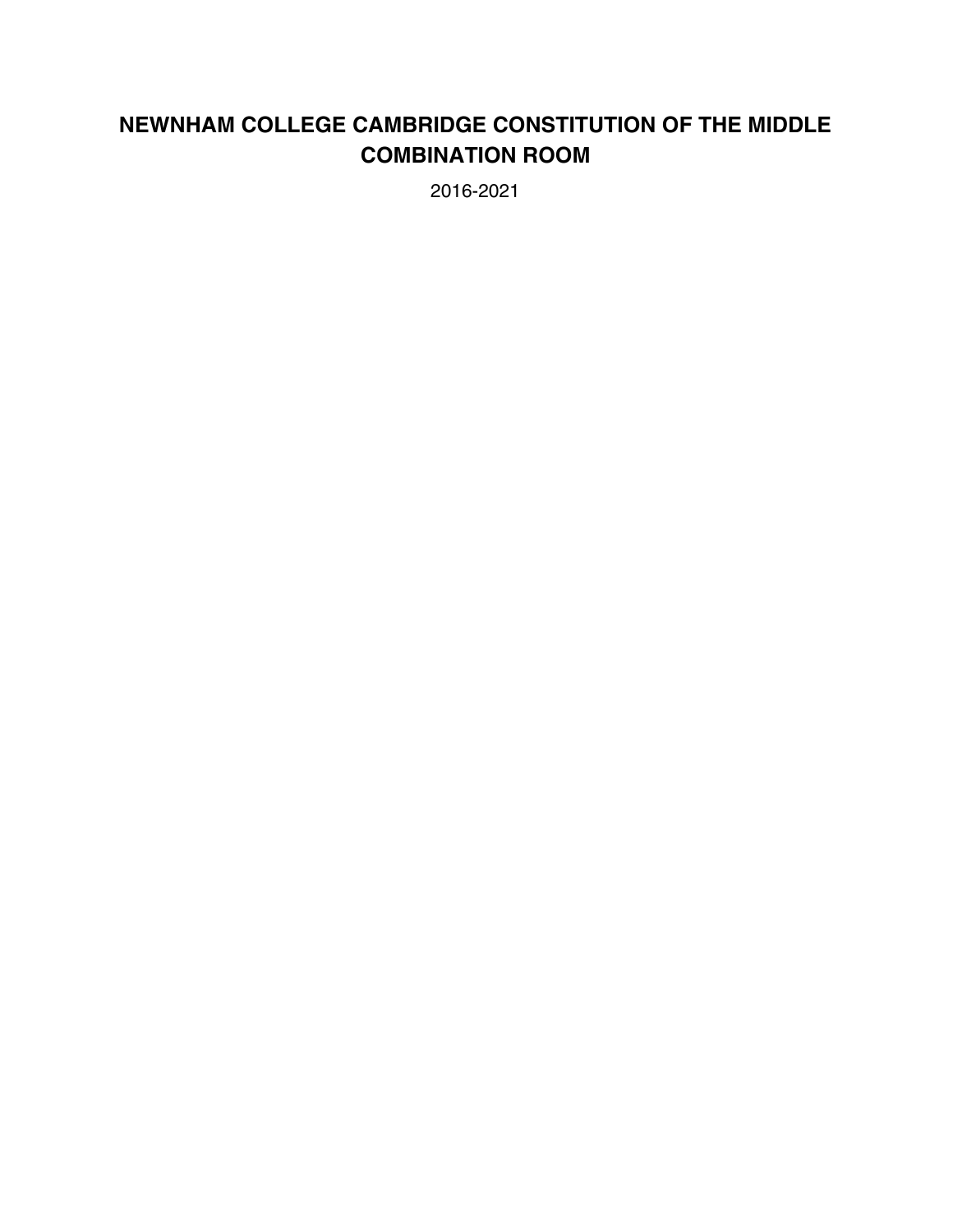# **CONSTITUTION OF THE NEWNHAM COLLEGE MIDDLE COMBINATION ROOM**

### **1 MEMBERSHIP**

#### **1.1 Membership**

All graduate, mature and affiliated students of Newnham College shall be members of the Middle Combination Room (MCR).

## **1.2 Opting Out**

(i) Notwithstanding Section 1.1, any person who would by virtue of Section 1.1 be a member of the MCR may in any academic year by written notice declare that she does not wish to be a member, and in that case such a person shall not be a member of the MCR for that academic year. Such written notice shall be served on the President of the MCR (or the Secretary of the MCR in case of absence) within one week of the commencement of the Michaelmas Term.

(ii) A potential member of the MCR who exercises the right not to be a member of the MCR shall not be unfairly disadvantaged with regard to the provision of services or otherwise. Such a member shall have no right to stand and vote in any MCR or Governing Body election.

## **1.3 Code of Conduct**

All members of the MCR should make themselves aware of the college Student Procedures and Guidance listed within the College Student Handbook which outlines Academic, Welfare and Safeguarding matters in college.

All MCR Committee members shall be required to adhere to an established code of conduct. The code of conduct shall be approved by majority vote at an MCR Open Meeting.

The code of conduct may include a range of sanctions for breach of the code of conduct by a Committee Member, including the suspension or removal of any or all of the rights and privileges of committee membership, including the holding of office.

### **2 COMPLAINTS**

### **2.1 Complaints Procedure**

All members of the MCR, or groups of such members who are dissatisfied in their dealings with the MCR, or who claim to be unfairly disadvantaged by reason of having exercised the right not be to a member of the MCR, may make a complaint to the President of the MCR. Any appeal shall lie from the President of the MCR to a person or persons appointed by the Governing Body, who may not delegate their responsibility for hearing the appeal. The Governing Body shall have the power to provide such effective remedy, if any, as they consider appropriate when a complaint is upheld.

# **3 OFFICERS, REPRESENTATIVES AND COMMITTEES**

### **3.1 The MCR Committee**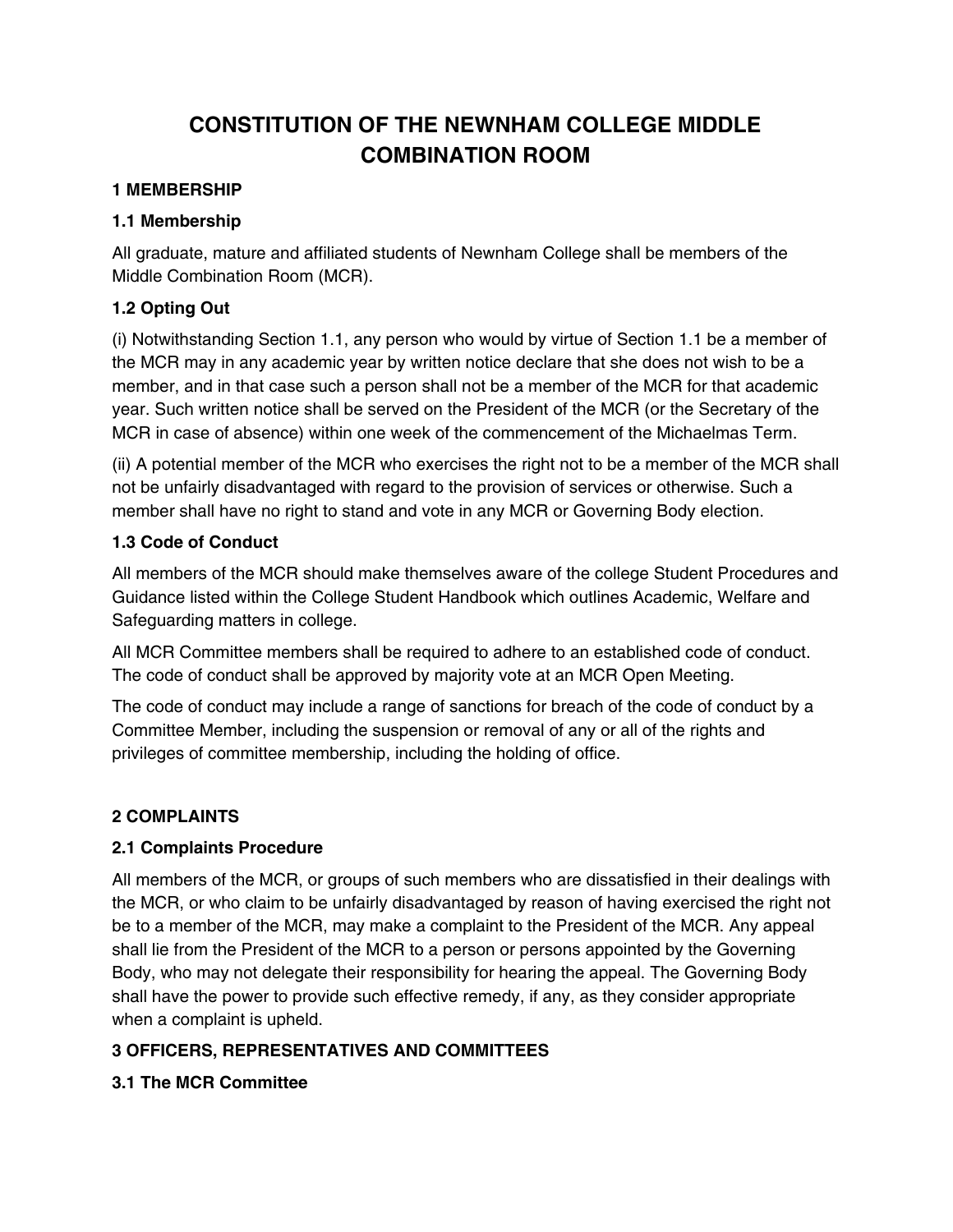The MCR Committee shall consist of:

(a) President

- (b) Secretary
- (c) Middle Treasurer

(d) elected graduate member of the Governing Body ("the graduate member of the Governing Body")

- (e) a maximum of four Social Secretaries (a maximum of two internal and two external)
- (f) External Officer\*
- (g) Women's Officer\*
- (h) Two Welfare and Accommodation Officers, at least one of whom must be a PhD student\*
- (i) Women's Speaker Series Organiser\*
- (j) Environmental Officer\*
- (k) International Officer\*
- (l) Lesbian Gay Bisexual Transgender+ (LGBT+) Officer\*
- (m) IT Officer.
- (n) Black, Asian and Minority Ethnic Officer\*

For posts marked \* (and only for these posts) joint appointments are permissible. In the event that two people are elected to any of these posts, they shall share one vote between them. Joint postholders shall agree job sharing arrangements before standing for election. Each joint postholder shall be responsible for ensuring that the other postholder and other members of the Committee are kept informed of their activities.

In the event of an unfilled Committee position following elections and in the absence of individuals desiring to be co-opted by the Committee into a vacant position, an already elected member of the Committee holding any position – other than President, Secretary, Treasurer or Governing Body Representative – can assume a vacant position in addition to the position that she already fulfils. This assumption of two posts filled by a single individual should be approved by a clear majority of the Committee and should not undermine the duties of the role for which she has been initially elected. It is the duty of the President to oversee and ensure that the individual in question is adequately fulfilling the duties of both her positions.

# **3.2 Graduate Members of the Governing Body, the College Council and Other**

### **College Committees**

# **3.2.1 Governing Body**

There shall be one graduate member of the Governing Body, "the graduate member of the Governing Body". The elected representative shall be elected in accordance with Ordinance IIIA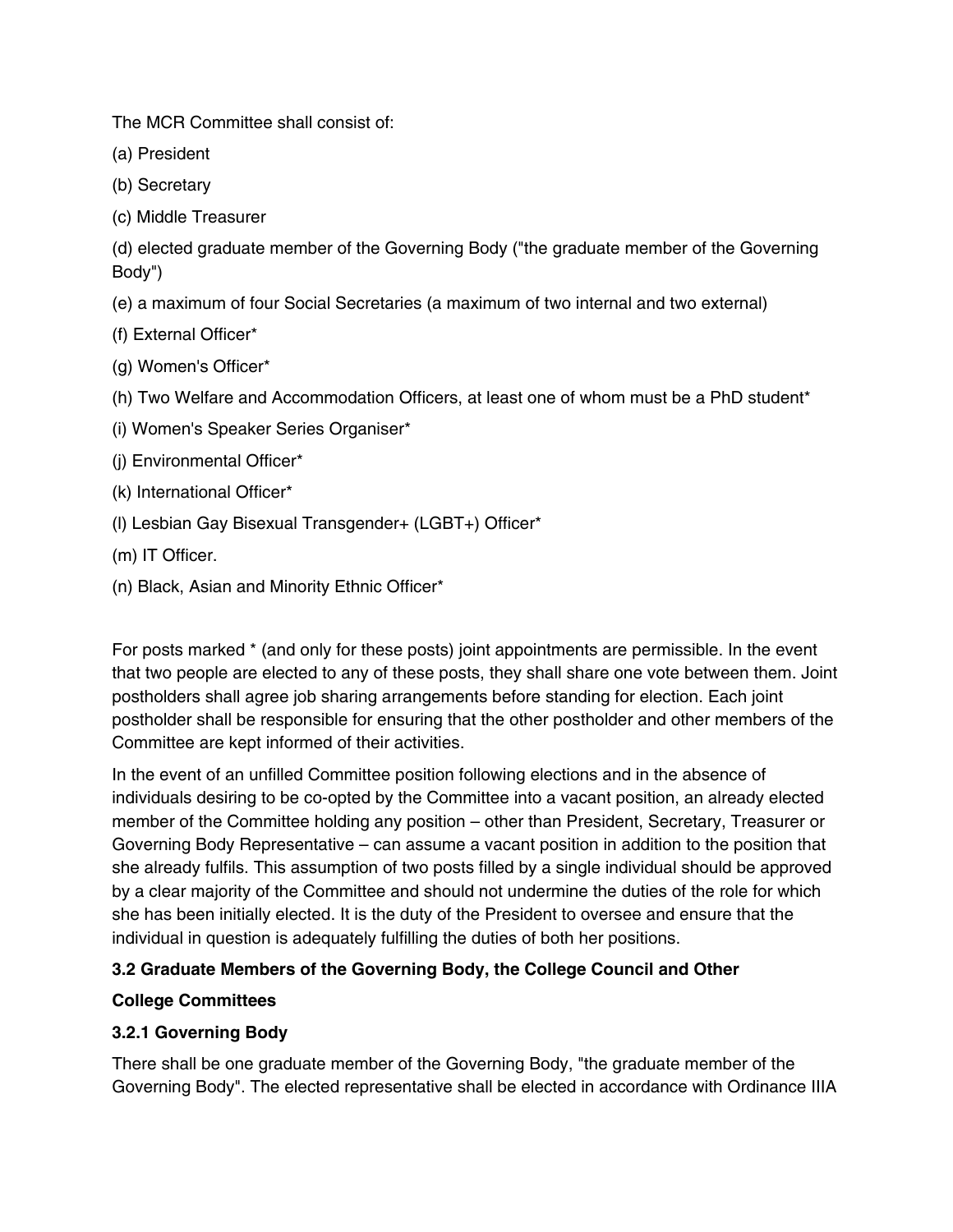of the Governing Body. The President of the MCR shall attend meetings of the Governing Body ex officio.

# **3.2.2 College Council**

There shall be one graduate member of the College Council, "the graduate member of the Governing Body".

# **3.2.3 College Committees**

Middle Combination Room members shall serve on College Committees as follows:

(i) All members of the MCR Full Committee shall be members of the Joint Committee of Senior and Junior Members (see section 3.6)

- (ii) one member of the Valuable Possessions Committee\*
- (iii) one member of the Library Users Committee\*
- (iv) one member of the Garden Committee\*
- (v) one member of the Safety Committee \*
- (vi) one member of the South African Bursary Scheme Committee\*
- (vii) one member of the IT Committee\*
- (viii) one member of the Buildings Estate Committee\*
- (ix) one member of the Environmental Working Group
- (x) one member of the Bar Committee and Buttery Focus Group

\* Those committee representatives highlighted, if they are not also members of the Full Committee, are expected to attend open meetings and report to the MCR President and Secretary on the progress and discussion held at the meetings attended.

(See also 3.4: Responsibilities of Members of College Committees, 5.19: Mandated Action, and 5.20: Independent Action)

# **3.3 Duties of the MCR Officers**

# **3.3.1 The President shall:**

(i) take office at the start of the Lent Term following the MCR Elections (see section 3.10)

(ii) oversee the running of the MCR committee and act as spokeswoman at official engagements as required. The President shall ensure that all the duties associated with the posts listed in section 3.1 are delegated amongst members of the Committee, including herself, and shall communicate the delegated responsibilities to the College.

(iii) take the chair at all MCR Open Meetings and MCR Committee Meetings

- (iv) be entitled to attend meetings of any MCR sub-committees
- (v) receive and publish resignations of all other MCR Officers and Representatives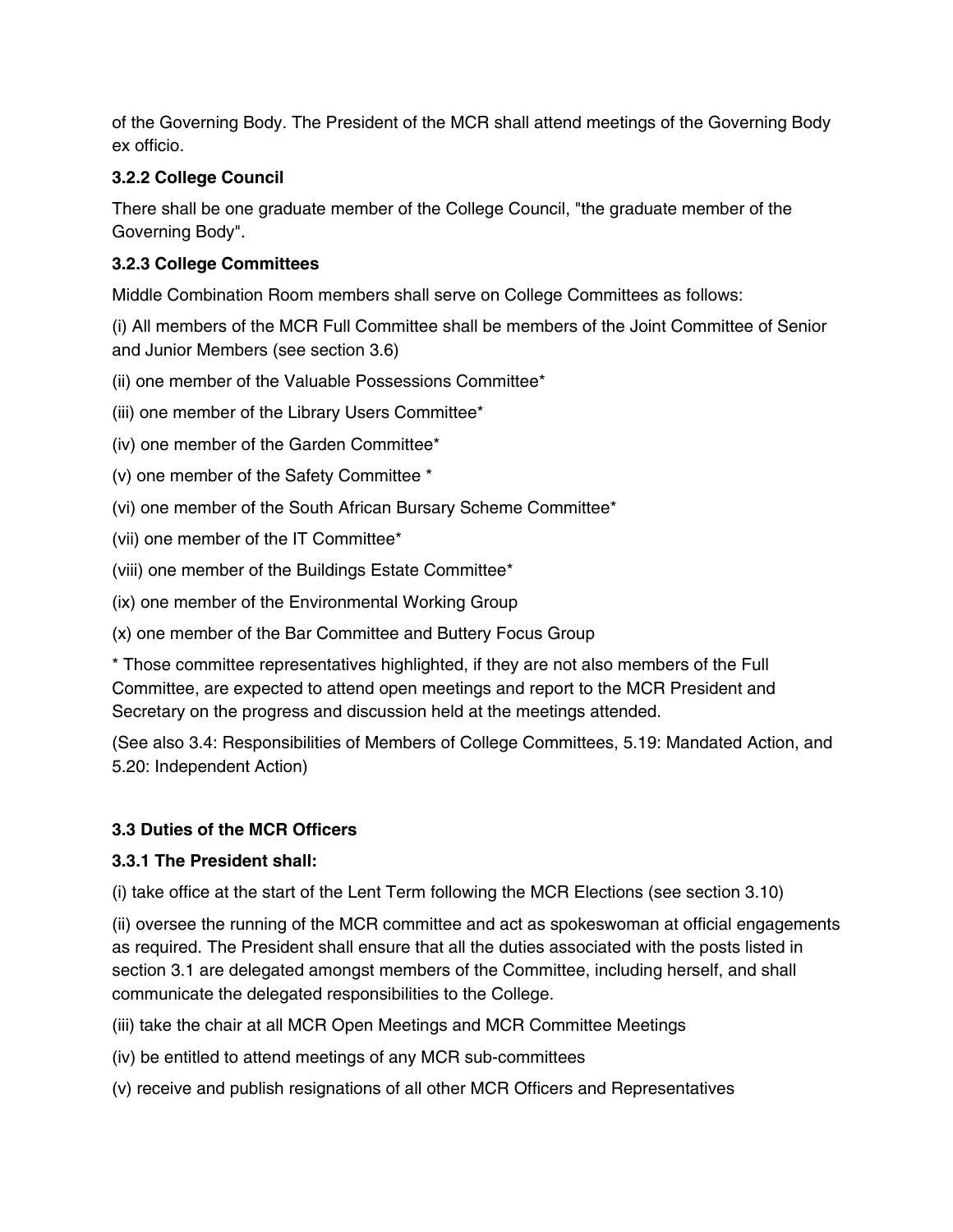(vi) attend meetings at the Graduate Union, or send the External Officer in her place as her designated deputy.

(vii) ensure full liaison between the MCR and the JCR on matters arising, or matters to arise on the Joint Committee Agenda

(viii) be a Junior Member of the Governing Body.

(ix) attend meetings of the College Council Ex Officio.

# **3.3.2 The Secretary shall:**

(i) take office at the start of the Lent Term following the MCR Elections (see section 3.10)

(ii) give notice of all MCR Open Meetings and MCR Committee meetings

(iii) Maintain MCR calendar and ensure all social and welfare events, as well as externally organized events o which the MCR student body is invited, are included in the calendar.

(iii) book a room for Open Meetings

(iv) draw up and publicise agenda for Open Meetings and MCR Committee meetings

(v) keep minutes of all Open Meetings and MCR Committee meetings and circulate draft copies of the minutes to all members present at each meeting to allow individuals to approve what has been recorded.

(vi) send copies of the agenda and minutes of Open Meetings and MCR Committee meetings to all Committee members, the Senior Tutor, the Graduate Tutor, the College Secretary and the Secretary of the JCR

(vii) keep a record of all MCR Officers and Representatives and provide the Graduate Tutors, the Porters' Lodge, Senior Tutor and the College Secretary with an up-to-date copy and ensure a copy is posted on the MCR notice board and website, and work with the Secretary of the JCR to ensure that the list of College society representatives is accurate

(viii) be responsible for all necessary correspondence including a weekly bulletin containing notices and events held by or of interest to members of the MCR

(ix) supervise the MCR notice boards in the Porters' Lodge and the MCR, and work with the IT officer of the MCR to ensure that the website and other online resources are up to date and accessible

(x) provide the following people with up-to-date copies of the Constitution and Standing Orders for the Open Meeting: all Officers and Representatives of the MCR, the Principal, Senior Treasurer, the Graduate Tutor, the Senior Tutor, the College Secretary (who is also the Secretary of the Joint Committee of Senior and Junior Members), the President of the JCR, the undergraduate Governing Body Representatives

(xi) have copies of the Constitution and Standing Orders of the Open Meeting available for any member of the MCR who may wish to consult them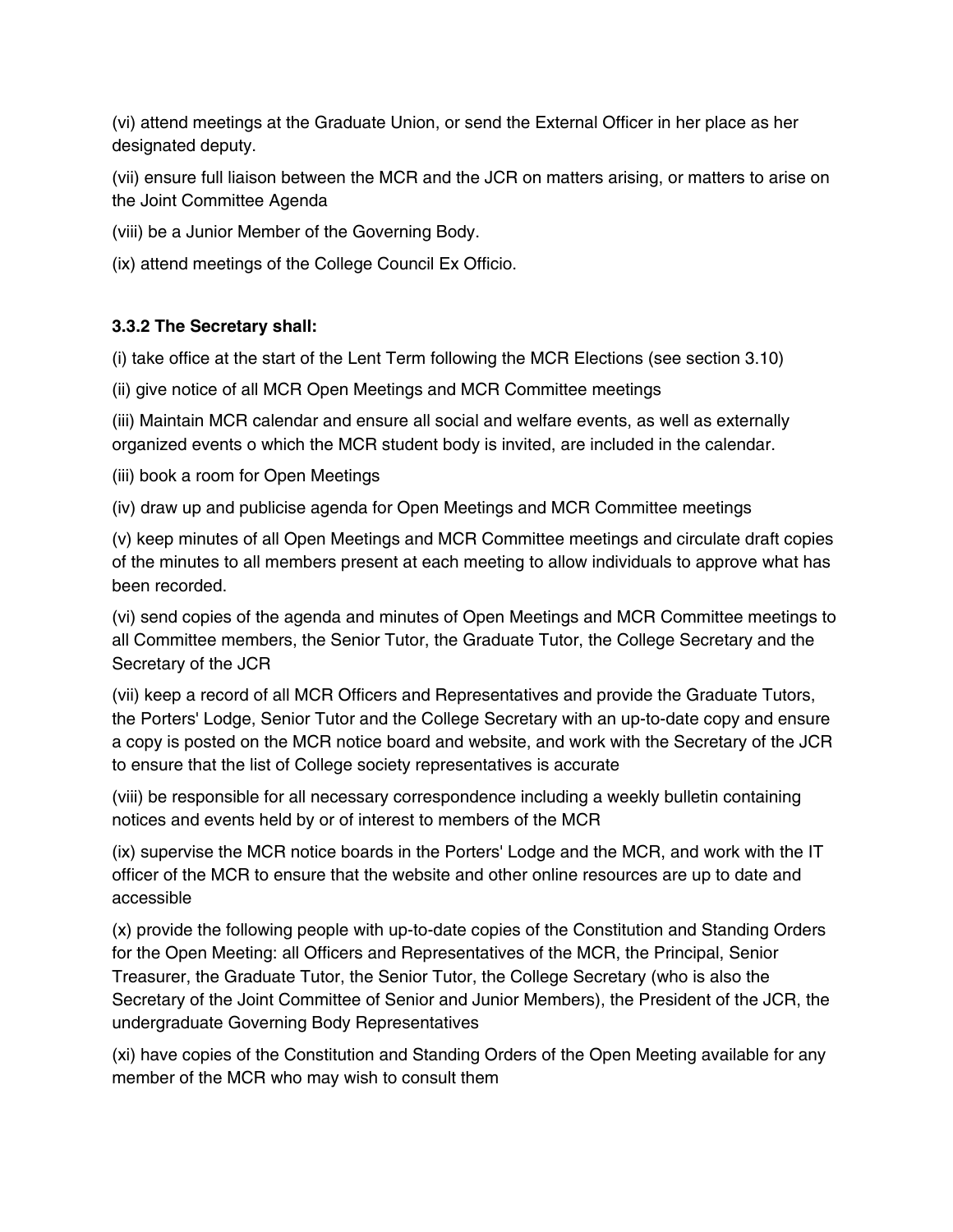(xii) organise elections and referenda held by the MCR in College in accordance with sections 3.10 and 5.15-5.17.8 below

(xiii) receive and publish the resignation of the President

(xiv) be a Junior Member and attend meetings of the College Council.

(xv) attend meetings of the Governing Body Ex Officio.

(xvi) with a Senior Member of the Governing Body ensure that the MCR operates according to its Constitution.

# **3.3.3 The Middle Treasurer shall:**

(i) administer the financial affairs of the MCR in accordance with section 4 below.

# **3.3.4 The Graduate Member of the Governing Body shall:**

(i) take office at the start of the Lent Term following the MCR Elections (see section 3.10)

(ii) be a Junior Member of both the Governing Body and the College Council. They shall speak according to their own judgement while bearing in mind the interests of the College and the MCR; if instructed by the MCR Open Meeting to put forward a certain view, she shall put forward that view (see section 5.19: Mandated Action and section 5.20: Independent Action)

(iii) publish decisions on unreserved business made by the Governing Body and College Council after confirmation of the minutes of the relevant meeting, where no special request for confidentiality has been made

(iv) ensure that copies of the agenda of College Council and Governing Body and decisions on unreserved business made at College Council and Governing Body are sent to the MCR President

(v) follow the rules of confidentiality laid down in the Governing Body and College Council Ordinances.

# **3.3.5 The Social Secretaries shall:**

(i) together with other members of the MCR Committee, be responsible for the organisation of MCR social events within College including the Easter Term MCR Garden Party

(ii) be responsible for all administration, including correspondence, on behalf of the MCR Committee regarding MCR social events

(iii) the internal Social Secretary's primary responsibility shall be the organisation of such events that take place in College

(iv) the external Social Secretary's primary responsibility shall be the organisation of exchange events with other colleges' MCRs.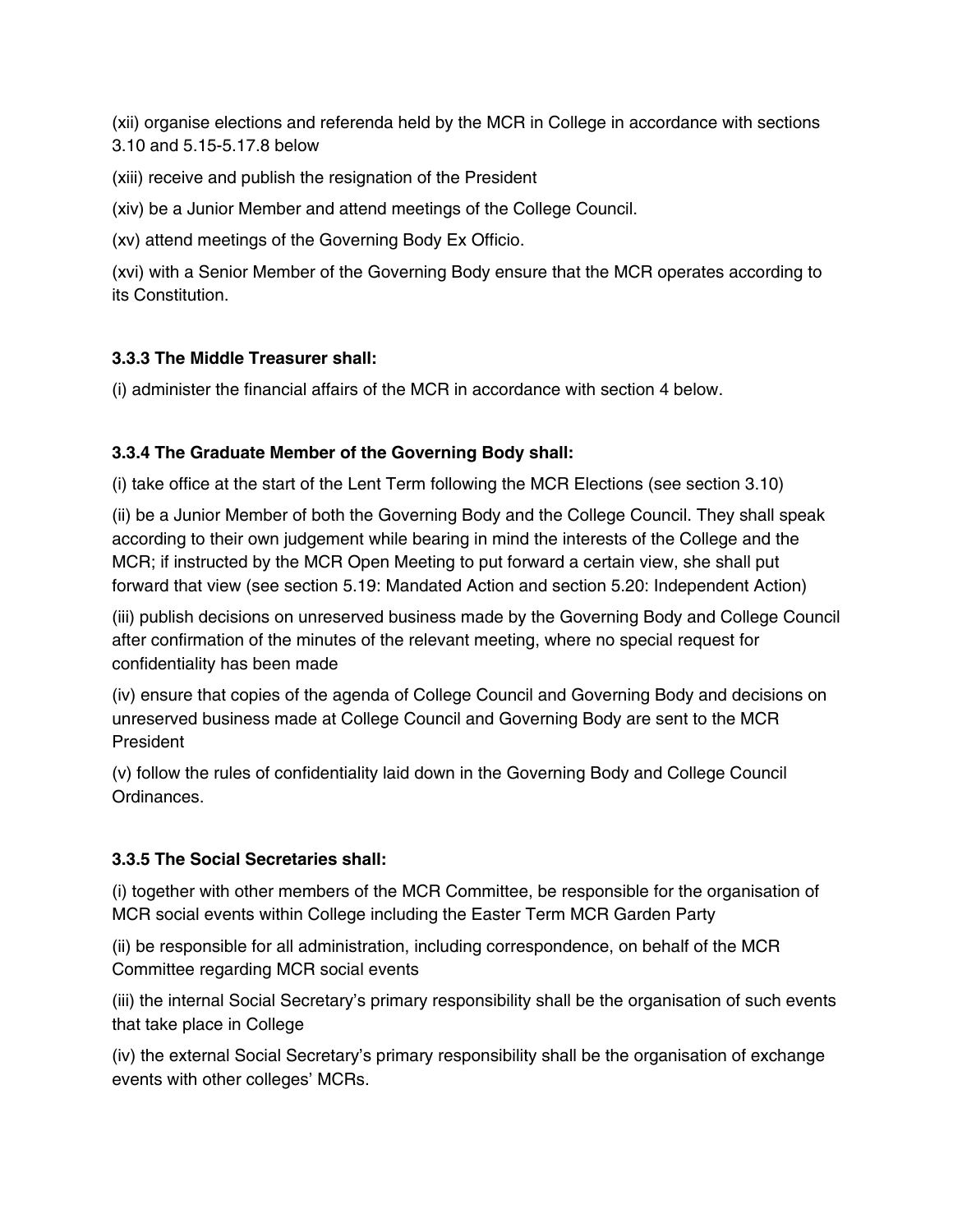(v) although all shall be voting members of the MCR Committee (as specified in 3.1), the Committee shall vote at the first closed meeting after the elections for one of them to act as a signatory to make payments into and from the MCR bank accounts.

(vi) Liaise with the Bar Committee

### **3.3.6 The External Officer shall:**

(i) be responsible for all liaison and correspondence with other universities and external bodies of interest to the MCR

(ii) attend meetings at the Graduate Union and CUSU on the President's behalf if required to do so

(iii) attend meetings at the Graduate Union and CUSU Academic Affairs Committee meetings (iv) submit an oral or written report on all external meetings attended to the MCR Committee.

# **3.3.7 The Women's Officer shall:**

(i) raise awareness of women's issues within College (ii) attend Women's Forum and submit an oral or written report to the MCR.

## **3.3.8 The Welfare and Accommodation Officers shall:**

(i) Support the welfare and wellbeing of students, including their mental and physical health (specifically to include the representation of students with protected characteristics under the Equality Act 2010);

(ii) be available for MCR members who wish to discuss matters relating to their welfare

(iii) provide and publicise welfare information of use to MCR members, and to give confidential advice and support

(iv) advise on matters of sexual health and harassment including providing sexual health supplies

(v) be responsible for liaising with the CUSU/GU Student Advice Service

(vi) (one officer shall) attend meetings of the Safety Committee

(vii) provide advice to MCR members who wish to discuss matters relating to non-College accommodation

(viii) (one officer shall) attend meetings of the Buildings Estate Committee

(ix) appoint and liaise with graduate house representatives

(x) provide information about accommodation and the provision of College facilities,

(xi) should we separate that all together - specifically including sports.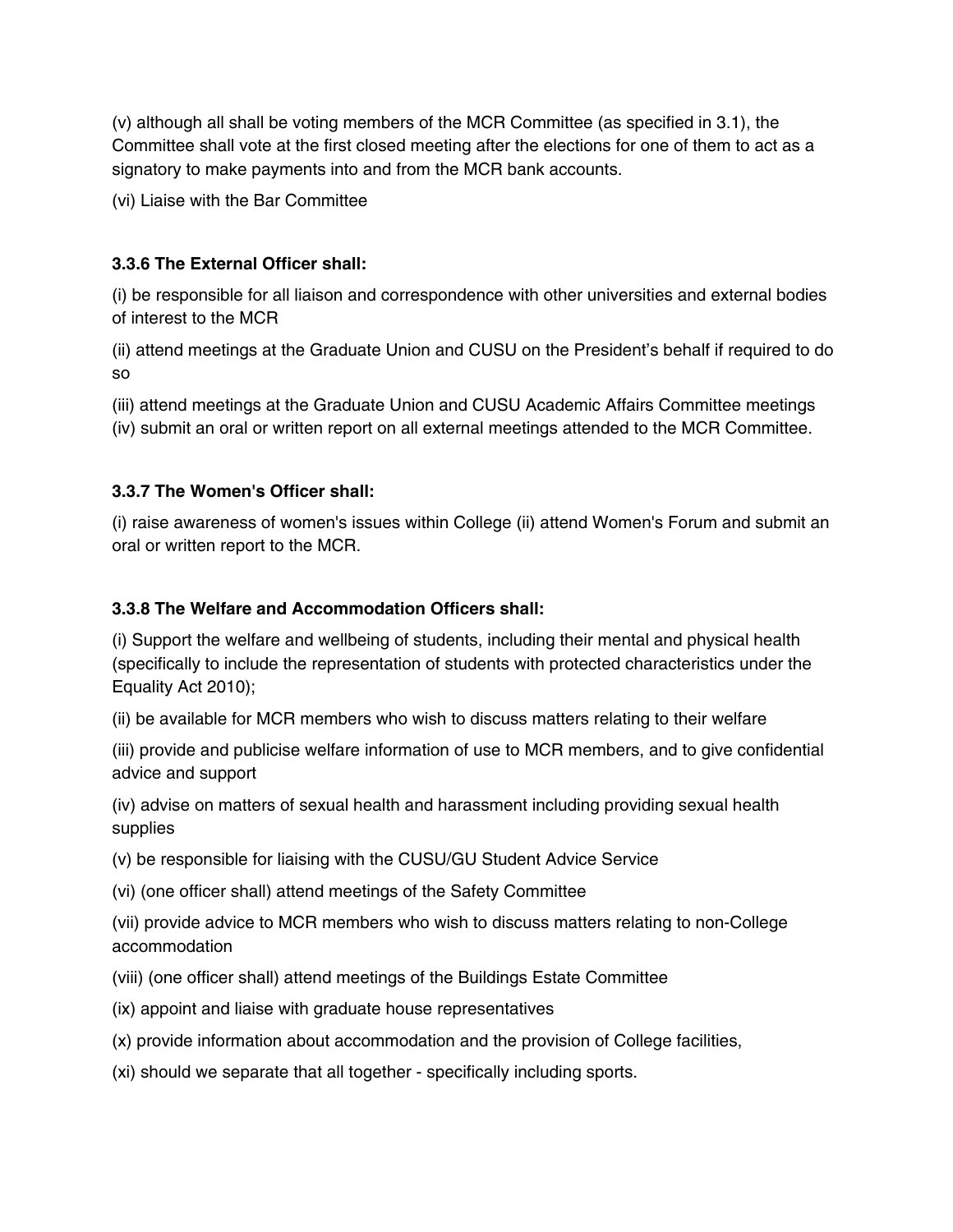## **3.3.9 The Organiser of the Women's Speaker Series shall:**

(i) be responsible for the organisation of a series of speakers who are either women or speaking on topics specifically related to women

- (ii) be open to proposals from MCR members for these speakers
- (iii) be responsible for the publicity of the Series.
- (iv) organize the GradCon in liaison with the Grad Tutor

## **3.3.10 The Environmental Officer shall:**

(i) raise awareness of environmental issues whether internal or external to the College

(ii) organise recycling efforts in graduate houses and the house representatives, and in co-ordination with JCR and College initiatives

(iii) attend meetings of the Garden Committee and the Environmental Working Group.

## **3.3.11 The International Officer**

(i) raise awareness of issues relevant to international (EU and overseas) students

(ii) be responsible for MCR correspondence with new international students before they arrive if needed and for the organization of events when they arrive

(iii) liaise with the Freshers' President, other college international students officers and CUSU.

# **3.3.12 The Lesbian Gay Bisexual Transgender+ Officer (LGBT+ Officer) shall:**

(i) liaise with other LGBT+ Officers, the JCR LGBT+ Officer and with the CUSU LGBT+ Campaign

(ii) organise events and meetings for all LGBT\_ members of Newnham and any other Newnham graduates interested

(iii) provide confidential and non-directive information, support and contacts.

# **3.3.13 The IT Officer shall:**

(i) be responsible for the maintenance and update of the MCR website

- (ii) oversee the successful operation of graduate supper on-line sign-up
- (iii) ensure the handover of the IT codes to her successor
- (iv) attend meetings of the IT Committee.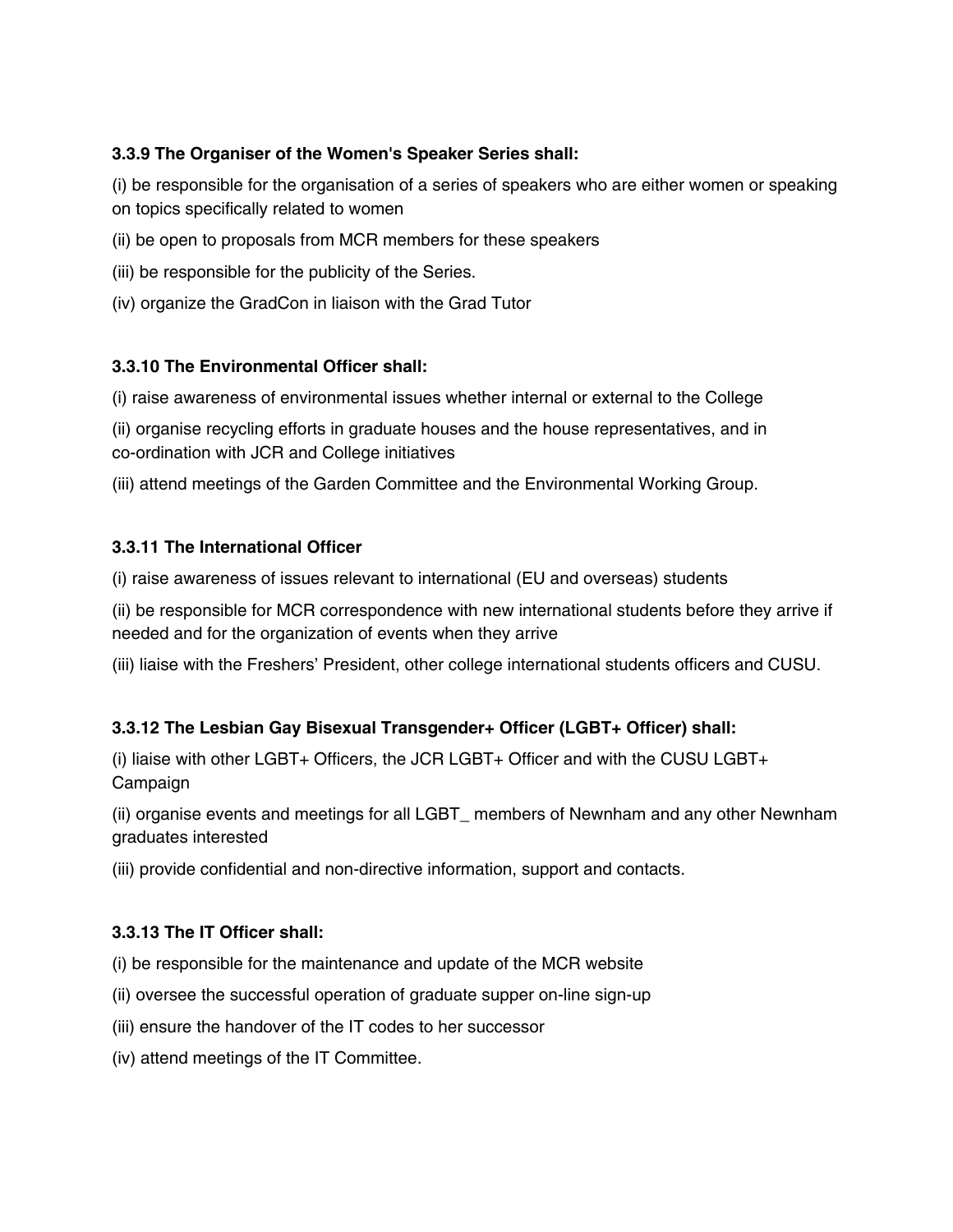#### **3.3.14 The Black, Asian and Minority Ethnic Officer shall:**

(i) represent the view of current Black, Asian and Minority Ethnic students

(ii) liaise with the GU and CUSU Black, Asian and Minority Ethnic officers and representatives

(iii) liase with the Graduate and Senior Tutor on college matters relating to Black, Asian and Minority Ethnic students

(iv) provide information of interest to Black, Asian and Minority Ethnic students.

#### **3.4 Responsibilities of Members of College Committees**

Members of College Committees shall:

(i) ensure the dates of committee meetings are circulated to the MCR

(ii) receive items for discussion at Committee Meetings from MCR members and submit them for inclusion on the agenda

(iii) generate discussion among the MCR members of the College on items on, or for, the agenda of committee meetings

(iv) after the minutes of the meetings are confirmed, submit an oral or written report of the meeting to the MCR Committee, and, where appropriate, circulate to the MCR

(v) where an item is considered to require urgent discussion among MCR members press for early confirmation of the minutes or request permission to discuss a particular item before the minutes have been confirmed at the Committee meeting concerned

(vi) observe the rules of confidentiality laid down in the Governing Body and College Council **Ordinances** 

(vii) Committee Representatives who are not members of the MCR Committee shall attend the MCR meeting immediately prior to and immediately following their College Committee meeting.

If any junior member of a College body is absent from three successive meetings of which due notice has been given, her seat shall become vacant unless at that or at any earlier meeting the cause of her absence shall have been declared sufficient by the body of which she is a member. [Governing Body Ordinances, III A (4)] (See also section 5.19: Mandated Action and section 5.20: Independent Action)

#### **3.5 Senior Treasurer**

The Graduate Tutor may expect to be appointed Senior Treasurer of the MCR, the appointment to be confirmed by the MCR Committee at its first meeting of the Michaelmas Term following the appointment of a new Graduate Tutor and being subject to the approval of the College Council and the first Open Meeting of the Michaelmas Term. The Senior Treasurer of the MCR shall, jointly with the Middle Treasurer, administer the financial affairs of the MCR in accordance with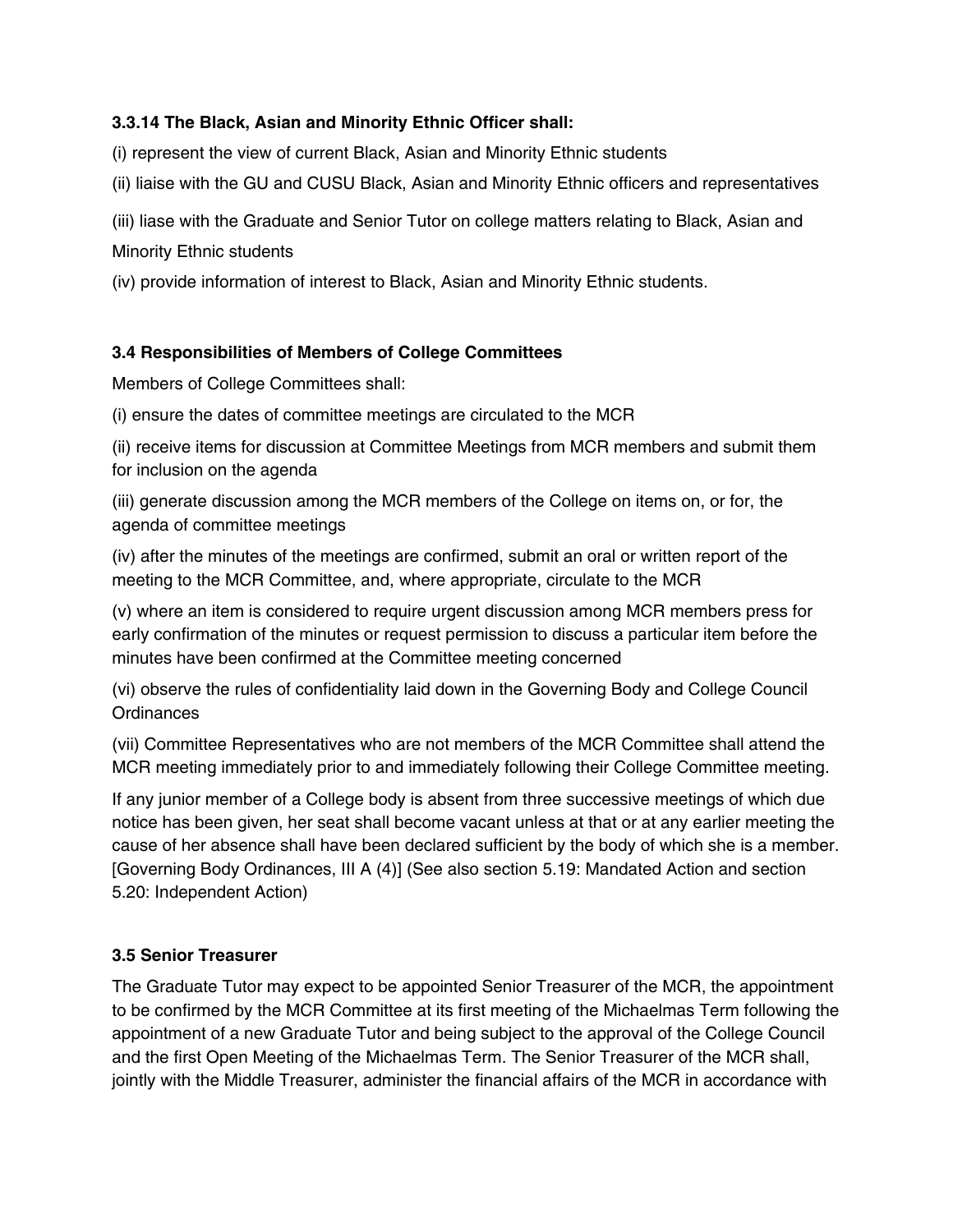section 4 below.

The Senior Treasurer shall be sent copies of all bank statements direct from the bank, and if the Middle Treasurer is absent from College more than three weeks all relevant books, statements and cheque books shall be left with the second signatory of the MCR account.

#### **3.6 The Joint Committee of Senior and Junior Members (JCSJM)**

Any member of the JCSJM can ask to have someone co-opted as a non-voting member to deal with specific issues or put a point of view but she must ask permission of the Chairman before the agenda is issued, i.e.: at least eight days in advance.

#### **3.7 Meetings of the MCR Committee**

(i) the MCR Committee shall meet at least 4 times in each term

(ii) further meetings can be called by the President or by four other members of the Committee

(iii) notice of a Committee meeting shall circulated to all Committee members at least 24 hours in advance (iv) all items for the agenda shall be submitted to the Secretary

(v) the quorum of the MCR Committee shall be seven voting members

(vi) Committee meetings shall be open to all members of the MCR, who may speak at the invitation of the Chair, but shall not vote; non-members may be admitted on the same terms at the invitation of the Committee concerned

(vii) members of the Committee unable to attend must notify the Secretary and may give their opinions on any items of the agenda concerned

(viii) where absolutely necessary members may also be considered present at a meeting via video or voice conferencing

(ix) in the absence of the President each Committee shall elect, from among its members a Chair for that meeting only

(x) decisions of the Committee shall be made by a simple majority; each member shall have one vote, except the Chair, who shall not vote except in the case of a tie when she shall have the casting vote; all votes must be in person or where absolutely necessary via video or voice conferencing

(xi) a statement of position of the MCR Committee requires the votes of a quorum of the committee and shall become the formal policy of the MCR

(xii) minutes of the Committee meetings shall be made available to the MCR within one week of the meeting and circulated to the Senior Tutor, Graduate Tutor and College Secretary. The College Secretary will be responsible for ensuring that minutes are transferred to the College Archives in due course.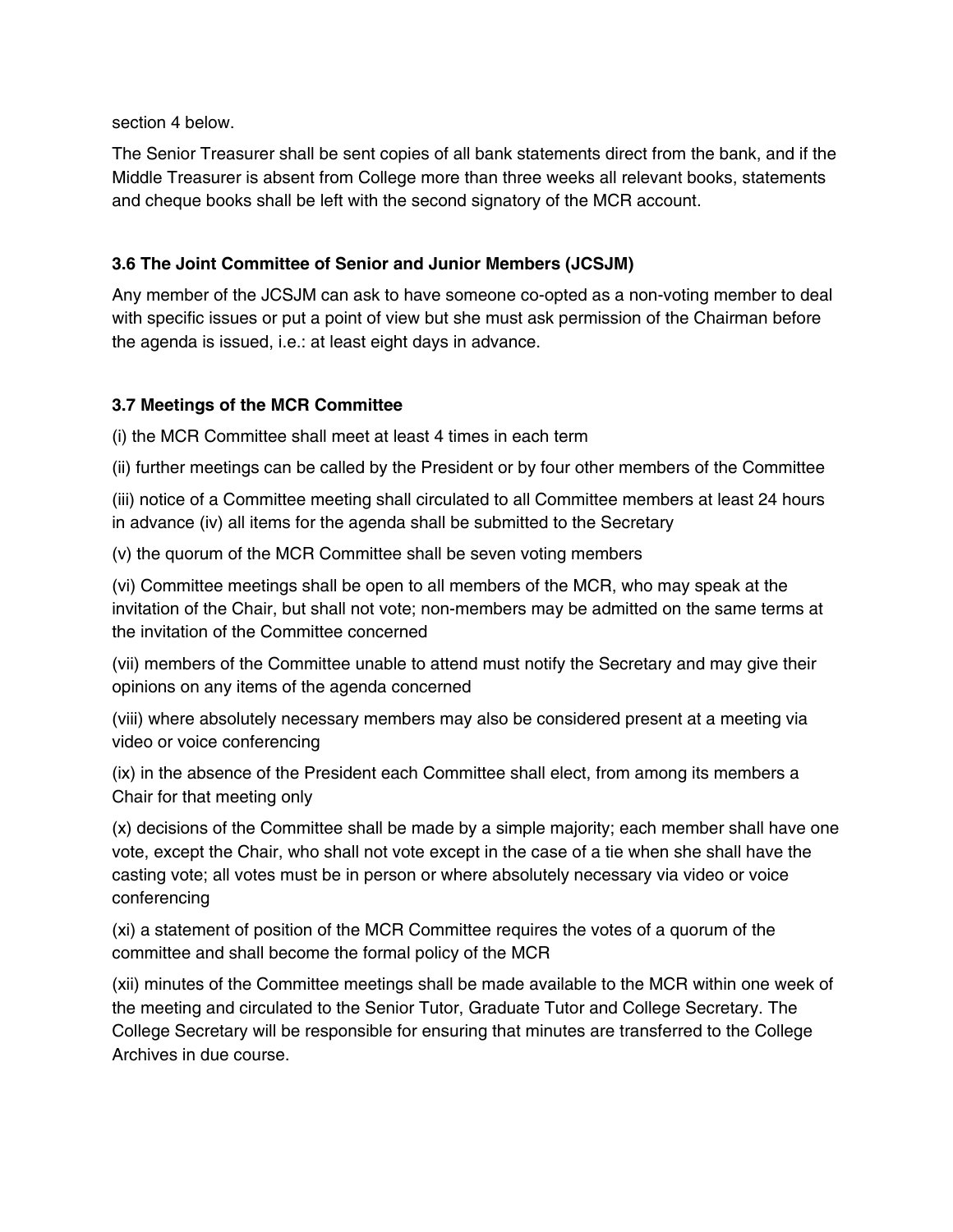#### **3.8 Sub-Committees**

(i) Sub-committees, appointments thereto and terms of reference thereof may be constituted for specific purposes at the discretion of the MCR Committee or by resolution of the Open Meeting (ii) Section 3.7(vi) shall apply to all sub-committees (iii) the rules of procedure of any sub-committee shall be determined by the sub- committee itself.

## **3.9 Terms of Office**

The President, Secretary, Middle Treasurer and Graduate Member of the Governing Body shall hold office for one year, the President and Secretary taking office from the start of Lent Term next after the election and all others immediately upon election. The remaining members of the Committee, or of College Committees shall hold office for one year from the date of the election or until the end of their period of study, whichever is the shorter.

### **3.10 Elections**

3.10.1 (i) All members of the MCR Committee and the graduate representatives

on the College committees shall be elected by members of the MCR (other than those members who have opted out);

(ii) the graduate Governing Body representative shall be elected in accordance with Ordinance IIIA of the Governing Body.

### **3.10.2 Returning Officer**

The Returning Officer for all elections, shall be the Returning Officer of the Governing Body elections working with the MCR Secretary unless she is a candidate in the election, or is for any other reason unable to act. In that case another representative shall be appointed by the MCR Committee. Except as otherwise provided in this constitution the decision of the Returning Officer working with the MCR Secretary as regards the conduct of the elections shall be final.

### **3.10.3 Voting Days**

The voting day for the election of all Officers and Representatives shall be in the third week of Michaelmas Full Term. If any positions other than that of President, Secretary, Middle Treasurer or Graduate Member of the Governing Body have become vacant as a result of the

7 | Page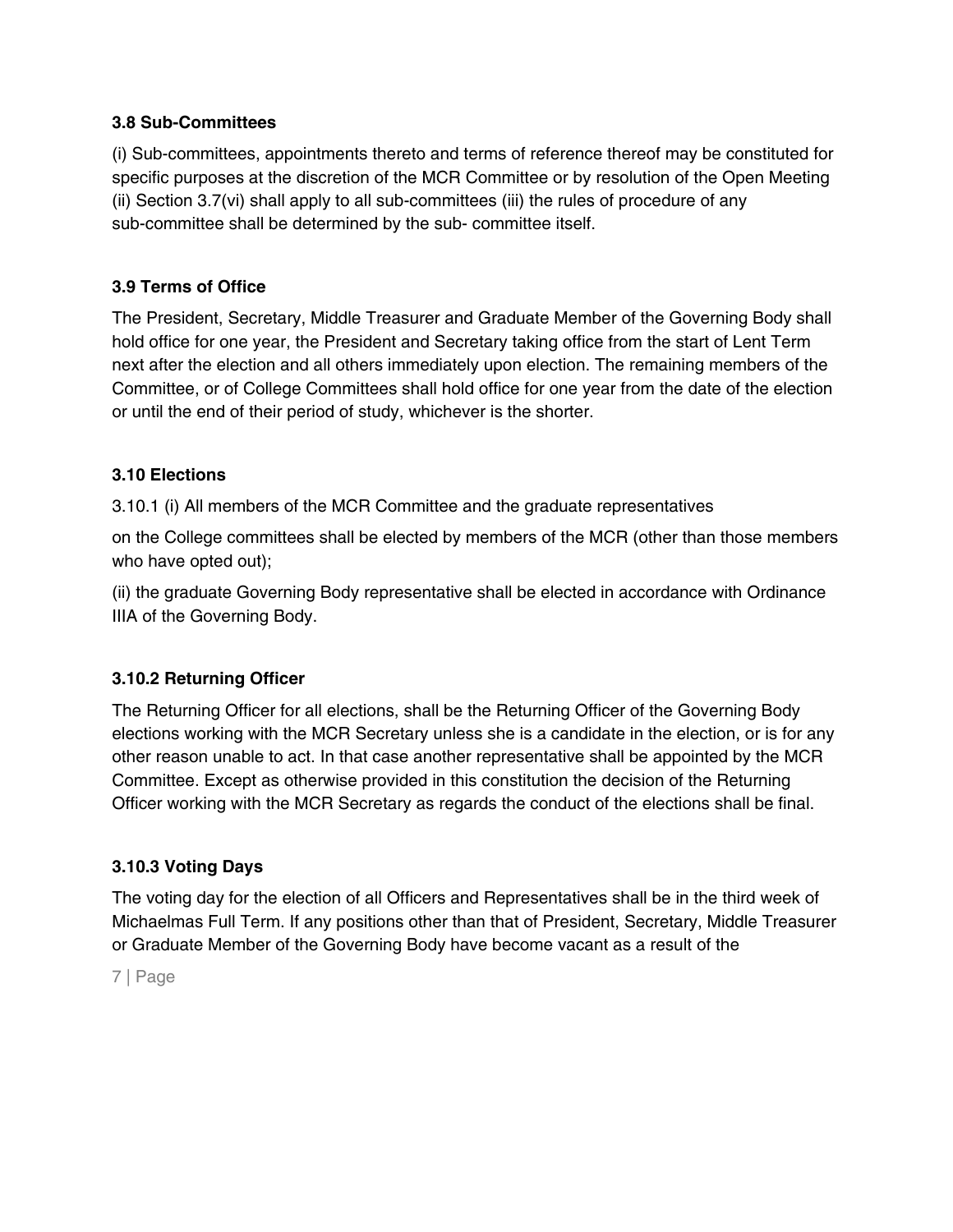post holder ceasing to be a member of the MCR, a new Officer or Representative shall be co-opted by the Committee when the respective position becomes vacant. Co-opted members of the MCR shall hold office until elections in Michaelmas.

### **3.10.4 Notice of Elections**

Not later than the fifteenth day before the day specified as voting day (unless this would lead to an election outside Full Term, in which case less notice may be given) the Returning Officer, working with the MCR Secretary, shall display a notice on the MCR notice board, the MCR website and through an e-mail message to all MCR members giving the day, the time of voting in the elections, and the method of voting in the elections. Voting must be open for at least twenty-four hours. Additionally, a reminder e-mail message shall be sent to all MCR members on the day of voting which will include a link to the online voting system.

### **3.10.5 Voting Registers**

The College List shall be used as voting register and only those MCR members whose names appear on the register and have not opted out of membership of the MCR shall be eligible to vote, to be candidates, or to propose or second candidates in the elections.

Any MCR member may, not later than the tenth day before voting day, make representations (oral or written) to the Returning Officer concerning the inclusion of any name or the exclusion of any name from the voting registers. The decision of the Returning Officer (in consultation with the MCR Committee) regarding an amendment to the register shall be final.

#### **3.10.6 Nominations**

All members of the MCR whose remaining period of funded study includes the Michaelmas Term in the academic year following the year of election shall be eligible for election to the posts of President, Secretary, Middle Treasurer and Graduate Member of the Governing Body. Those members of the MCR who have at least one year of funded study remaining, who can complete their term of office if elected (see section 3.9) and who have not opted out of membership of the MCR, shall be eligible for election to all other posts. The candidates in the election shall be those members whose valid nominations shall have reached the Returning Officer not earlier than fourteen days and not later than five days before voting day.

To be valid a nomination must be in writing and signed by the two members proposing and seconding the member. The member being nominated must also countersign the nomination as indication of her willingness to stand for election and to serve if elected. No member may be proposed or seconded by another candidate. A member may only stand for one post on the MCR Committee, but may also stand for election as a representative on other College Committees.

The MCR Secretary shall publicise all posts open for contest before the close of nominations, and publicise a list of nominees after the close of nominations, and before voting. This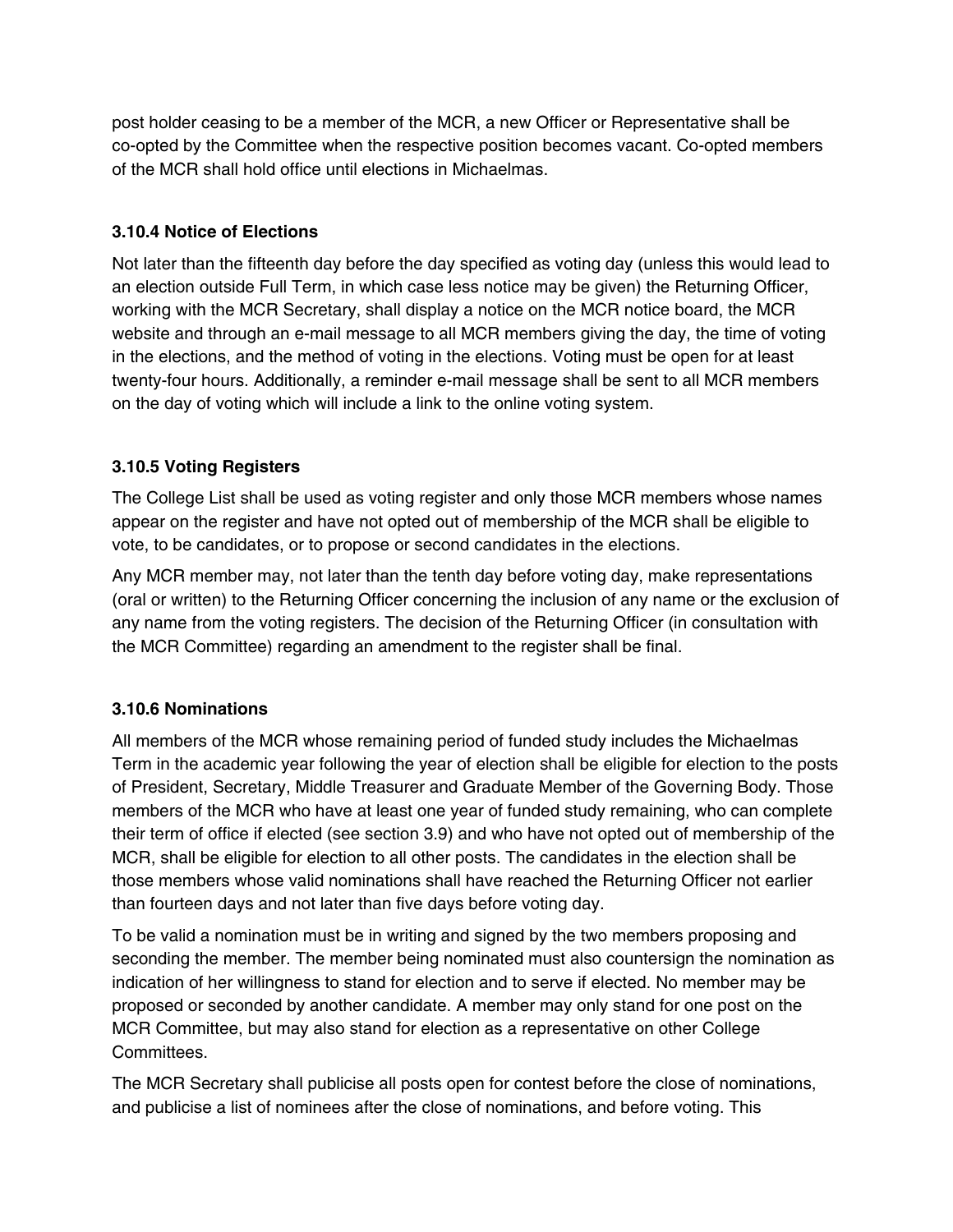publication shall take place on both the MCR noticeboard in the entrance of the College and on the MCR website.

Against each post there shall also be the candidate TESSA (These Elections Should Start Again). If she is elected to any post further elections shall take place within fourteen days.

If no nominations are received for the posts of President, Secretary, Middle Treasurer and Graduate Member of the Governing Body, nominations shall be reopened and the elections re-run. If the above mentioned offices are filled, but nominations are not received for some or all of the other Full MCR Committee posts, the President, Secretary, Middle Treasurer and Graduate Member of the Governing Body, in consultation with the Graduate Tutors, shall co-opt the remaining members or delegate the remaining positions amongst the Committee so that there are at least 10 members of the Full Committee in accordance with section 3.1

## **3.10.7 Election addresses and expenses**

(i) Each candidate may issue an election address, not exceeding 400 words and on one side of A4 paper. It must be delivered to the Returning Officer not later than five days before voting day, and the Returning Officer must then post it in the MCR notice board not later than the fourth day before voting day. Hustings shall be permitted at an Open Meeting prior to the election.

(ii) No member of the College may publish or circulate any election address, notice or advertisement, except in accordance with this Section, or incur any election expenses other than for the production of a 400 word manifesto, unless authorised to do so by the MCR Committee.

(iii) If written complaint is made to the Returning Officer alleging a contravention of (i) or (ii) above, it shall be considered by the Returning Officer in consultation with the MCR Committee. The Returning Officer's decision shall be final. (iv) Any person found to have contravened (i) or (ii) above shall be disqualified from becoming or being a candidate in the election. The election of a candidate found to have contravened (i) or (ii) above shall be declared void.

# **3.10.8 Voting**

The Voting procedure shall be solely in electronic form and in complete accordance with the CUSU online voting system. The Returning Officer shall refer to the CUSU Elections website for guidance.

Accordingly voting shall be by an online ballot and the method of recording votes shall be such that voters are not identifiable in connection with their vote, although they will log in with their Raven username to verify eligibility.

### **3.10.9 Quorum**

The total number of votes cast in an election shall first be ascertained and if this number is less than 20 per cent of the total MCR membership entered on the voting register as eligible to vote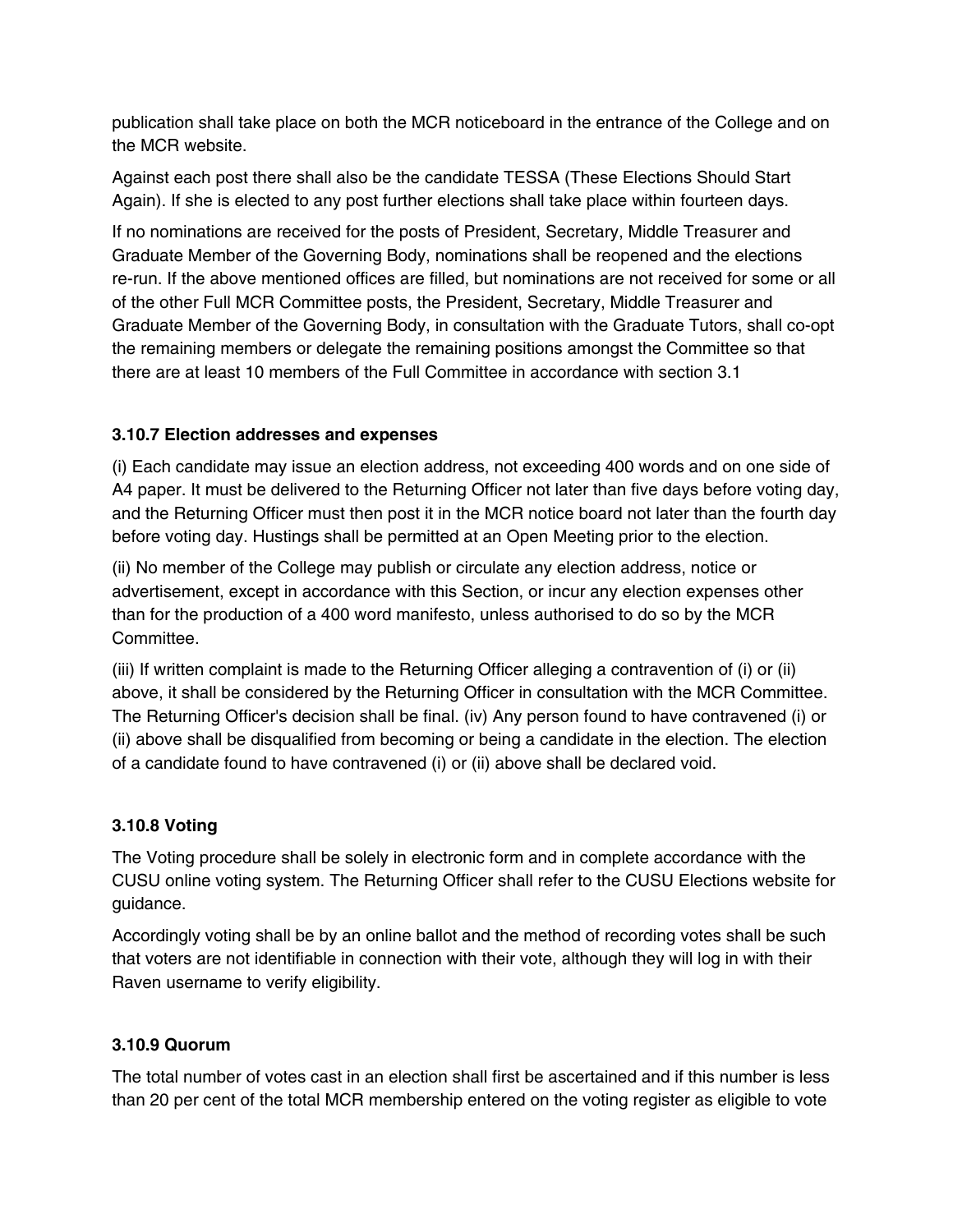the Returning Officer shall declare the election to be a nullity and shall not proceed to count the votes. A further vote shall be held and the outcome shall be binding whether or not 20% of the votes are cast.

## **3.10.10 Counting the Votes**

All elections shall be in accordance with the University Single Transferable Vote Regulations prescribed in the University of Cambridge for the time being in force. The Returning Officer or tellers appointed by her shall be present throughout the counting of votes.

## **3.10.11 Results of Elections**

The Returning Officer shall post the election results on the MCR notice board and on the MCR website within 48 hours of the close of polling.

# **3.10.12 Handover**

(i) Each member of the Committee is required to write a clearly written exiting document for her successor, stating her successor's new responsibilities, priorities and any issues to be dealt with within the course of her post. All new incoming Committee members should ensure that they receive such a document and should make necessary enquiries in the event that they fail to do so.

(ii) The President shall ensure the creation of an "Aims and Objectives Form" at the end of the academic year by the MCR Committee. This document shall outline the short and long term targets to be pursued by the new Committee as identified by the previous Committee members over the course of their tenured year. The President shall provide a copy of this document to the Council. The incoming President shall ensure that the new Committee receives such a document and shall make necessary enquiries in the event that they fail to do so.

# **3.11 Resignations**

(i) The President may resign by giving notice in writing to the Secretary.

(ii) Any other Officer of the MCR may resign by giving notice in writing to the President.

(iii) Any graduate Representative on the College Council or Governing Body or any MCR representatives on College Committees may resign by giving notice in writing to the Chairwoman of the body of which she is a member and to the MCR President.

(iv) Furthermore any member of the MCR Committee including the President shall be deemed to have resigned (a) if she ceases to be a member of the MCR, having been approved for her degree, or having come off the register of the Board of Graduate Studies; (b) if she has been granted leave to work away, or to intermit, for one term or more; (c) if, having failed to attend three consecutive meetings of the MCR Committee, she is unable to provide a reason for her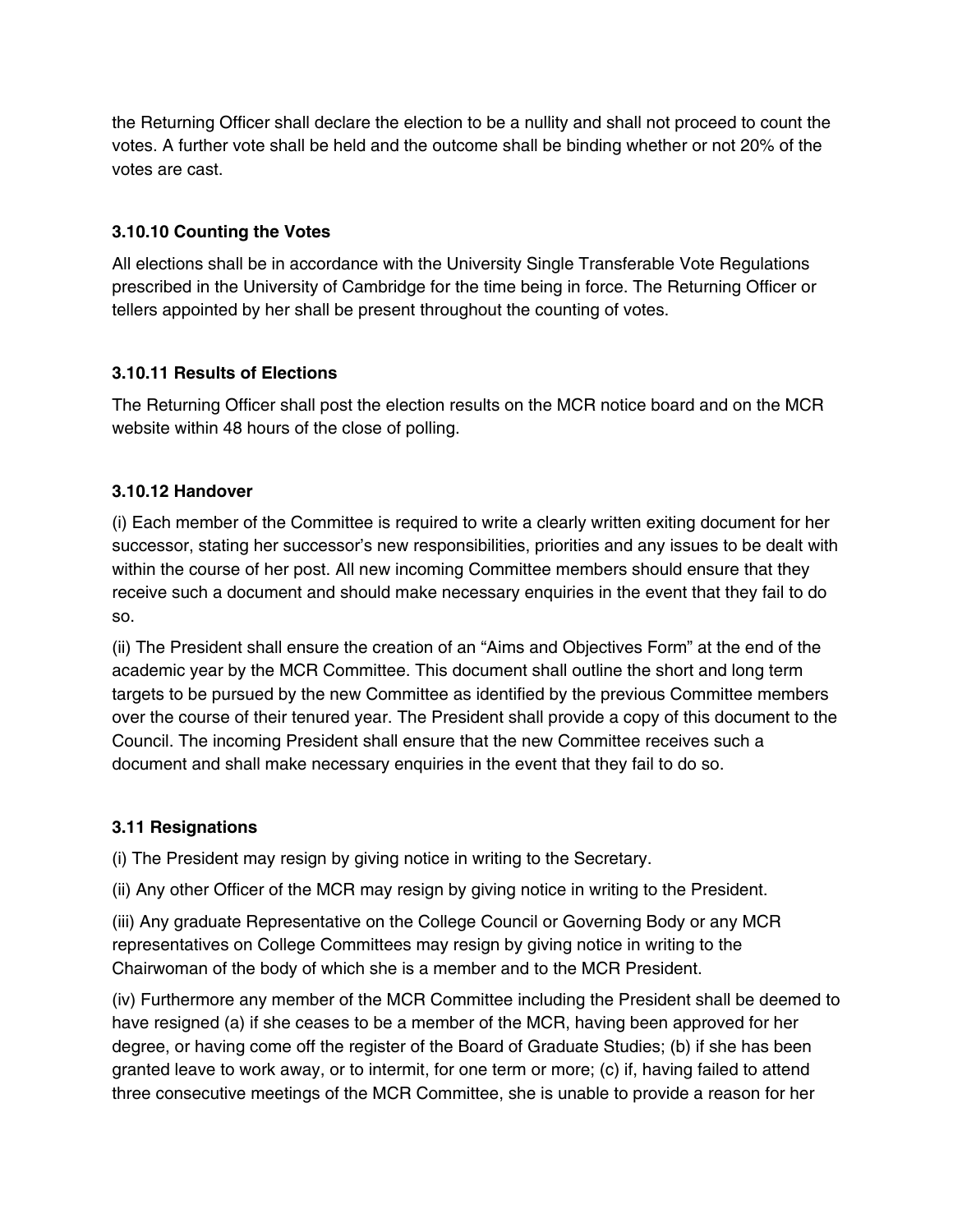absence on each of the three occasions acceptable to the next meeting of the committee; (d) if, having failed to attend two consecutive Open Meetings, she is unable to provide a reason for her absence on both occasions acceptable to the next Open Meeting; (e) if requested to do so by a petition signed by at least a clear majority of MCR members (51% of the MCR members).

(v) All resignations shall take effect immediately.

(vi) If any MCR member of a College Body is absent from three successive meetings of which due notice has been given, her seat shall become vacant at the end of the third such meeting, unless at that or at any earlier meeting the cause of her absence shall have been declared sufficient by the body of which she is a member, Section 3.11(iv)(a), (iv)(b) and (iv)(d) shall also apply to any MCR member Representatives on College Committees.

(vii) If the MCR representative on the Council and the Governing Body is obliged to be absent, then by permission of the Chairman the MCR President shall attend in her stead.

(viii) If any MCR member of a College Committee, other than the Governing Body or the Council, is obliged to be absent her seat shall become temporarily vacant and the MCR shall have the power to co-opt to fill the vacancy for the period of the member's absence.

## **3.12 By-elections**

(i) A by-election shall be held within 20 days, excluding all days outside Full Term, of the President, Secretary, Middle Treasurer or Graduate Member of the Governing Body resigning or being deemed to have resigned. The exact date shall be decided by the MCR Committee. The election shall be organised as specified in Section 3.10.

(ii) No by-election for any post shall be held within two weeks of the date of the annual election for that post and the post shall remain vacant until the annual election.

(iii) Any Officer or Representative elected in a by-election shall take office immediately and shall hold office until the end of the current term of office for that post.

### **4 MCR FINANCE**

# **4.1 Accounts**

(i) All MCR income shall be paid into MCR accounts

(ii) Funds in the MCR accounts unnecessary for immediate transactions may be temporarily put on deposit at the discretion of the MCR Committee and the Senior Treasurer.

### **4.2 Clubs and Societies**

(i) College Clubs and Societies which provide facilities open to MCR members, whether on payment of a subscription or not, shall be recognised as eligible for financial assistance from the MCR account, excepting religious and political bodies.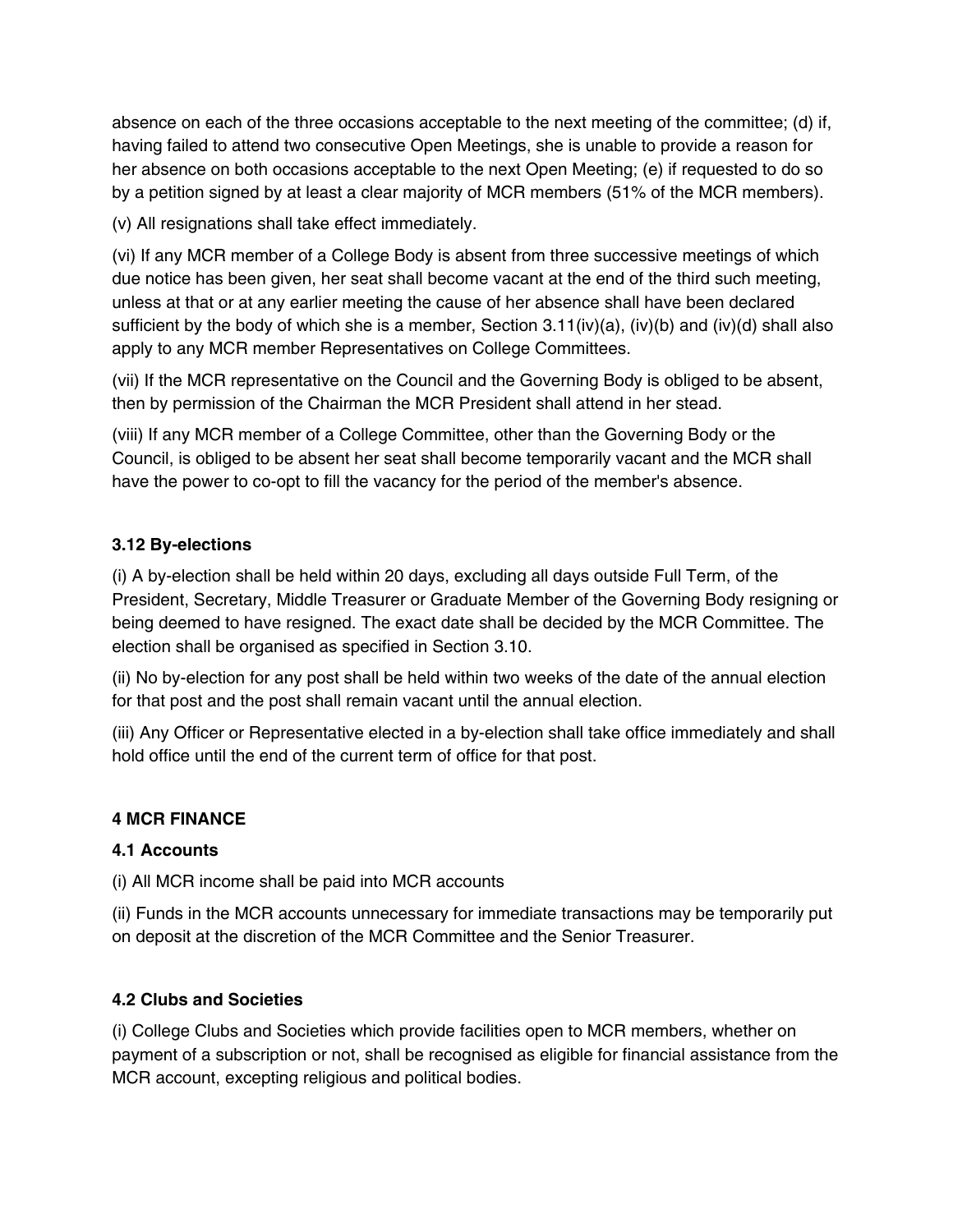(ii) Every College Club or Society desiring an allocation of MCR funds must submit their accounts for the previous financial year to 30 June, and a breakdown of their estimated expenditure in the current financial year to the Middle Treasurer by Wednesday of week 3 of Michaelmas Full Term.

(iii) The MCR Committee may waive the requirement to produce accounts for the previous year in respect of any Club or Society which can show reasonable cause for failing to produce them.

(iv) All Clubs or Societies shall hold their own bank account. Each Club or Society shall have two named signatories of the account, either of whom shall sign any cheque from that account. One signatory may be a Senior Treasurer appointed under (v) below. The Club or Society shall keep the Middle Treasurer informed of the account location and number, and the names of those people who are entitled to sign cheques and shall forward this information to the Bursar.

(v) If any Club or Society has an annual turnover of £500 or more a Senior Member shall be appointed to that Club or Society as Senior Treasurer; such an appointment shall be subject to approval of the College Council. The duties of any such Senior Treasurer shall include the supervision of the accounts of the Club or Society and her/his counter-signature shall be required for any cheque over £50 drawn on the account of the Club or Society concerned.

(vi) Any Club or Society which appoints a Senior Treasurer as required by Section 4.2(v) above shall give the Senior Treasurer an indemnity out of its assets in terms similar to those of Section 4.5.1 below, and shall make any amendment to its Rules or Constitution necessary to give effect to such indemnity. Further, such Club or Society must, if so requested by the Senior Treasurer, agree that the latter's liability be limited in terms similar to those of Section 4.5.1 below.

### **4.3 Allocation of Funds between the MCR and the JCR**

Any alteration in the percentage allocation of the College Fee between the MCR and the JCR shall be agreed by a committee comprising the Bursar, the Senior Treasurers of the MCR and the JCR, the Junior and Middle Treasurers and the Presidents of the MCR and JCR by the division of the Easter Term.

# **4.4 The MCR Account**

4.4.1 The Budget (i) The annual budget for the Account shall be drafted by the Middle Treasurer and the President, after discussion with the Senior Treasurer, and presented to the MCR Committee at the first closed meeting of the Michaelmas Full Term.

(ii) The budget shall include the following items:

(a) payments towards maintenance, upkeep and insurance of facilities in College used by the MCR, as agreed between the MCR, the Bursar, and the Steward

(b) allocations for sportswomen's grants

(c) allocations to Clubs and Societies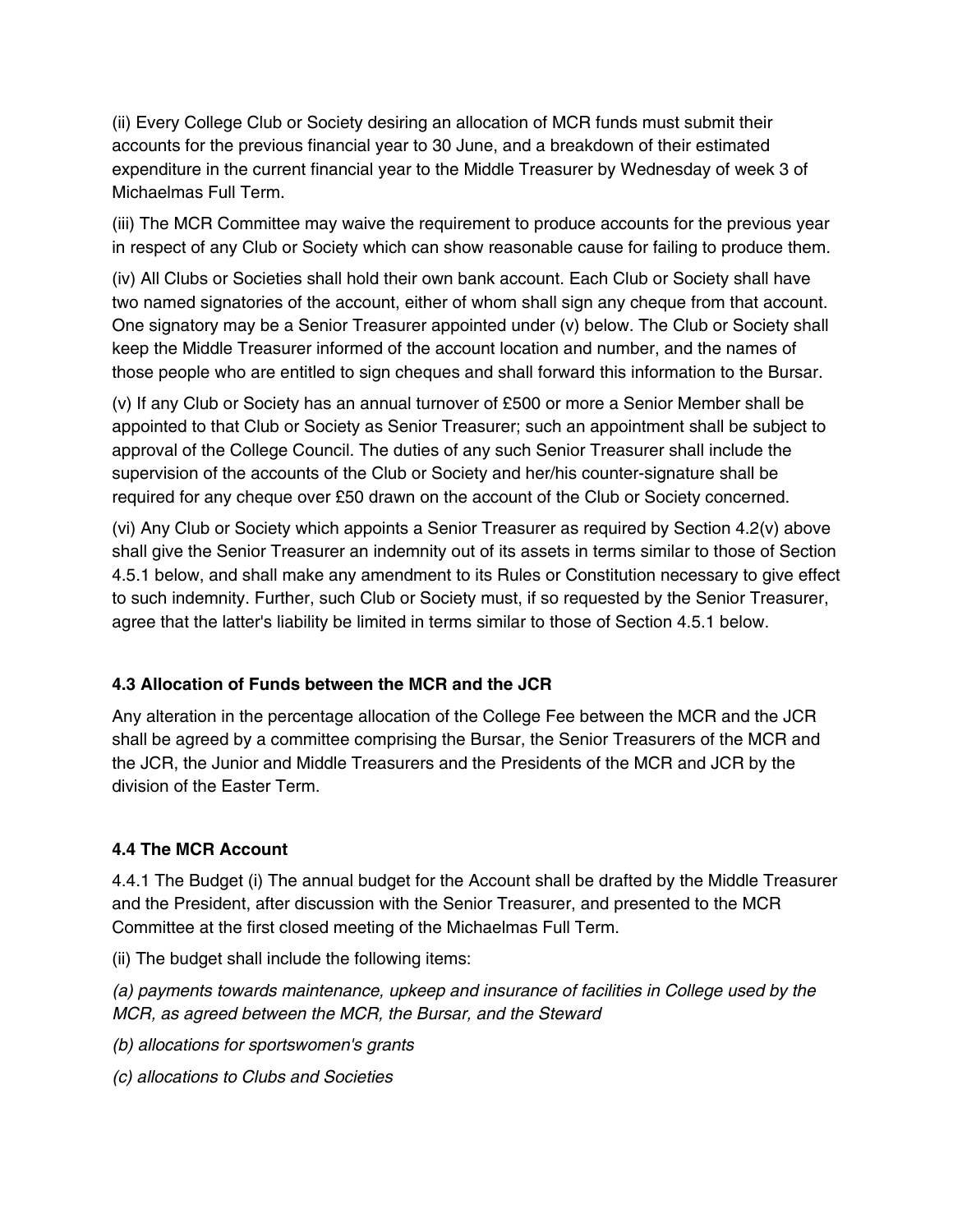(d) expenditure involved in the provision of MCR facilities, and the administration and miscellaneous costs incurred in the running of the MCR

(e) a sum of money which is to be used for the benefit of all MCR members in a manner to be decided annually. The amount to be allocated shall be reconsidered each year

(f) items of capital expenditure that can be foreseen.

(iii) The budget presented to the MCR Committee may be amended by the Committee prior to approval.

(iv) The MCR Committee shall lay before the first Open Meeting of the Michaelmas Full Term, the budget it has approved for the Account. Amendments to the budget may only be made by resolution of the Open Meeting. Payments may be made once three days have elapsed since the approval of the budget by the Open Meeting unless a referendum is requisitioned during that time.

(v) The Middle Treasurer shall lay the budget before the College Council no later than the division of Michaelmas Term.

(vi) Any major unanticipated expenditure must be agreed by the MCR Committee and Senior Treasurer.

(vii) All members of the MCR may suggest how the Account money should be used. Suggestions shall be submitted in writing to the Treasurer within the first two weeks of each term.

(viii) The MCR members submitting suggestions under Section 4.4 (vii) may be called upon to attend the Committee or Open Meeting considering the budget to justify the proposed expenditure.

# **4.4.2 Payments**

The Middle Treasurer shall write cheques on behalf of the MCR; those over £250 shall be agreed by the Senior Treasurer. Any other payments from MCR money shall require the written authorisation of the Middle Treasurer.

# **4.4.3 Publication and Inspection of Accounts**

All books and accounts relating to the MCR shall be open to inspection by all members of the MCR.

### **4.4.4 Audit**

The Annual Accounts of the MCR shall be kept by the Middle Treasurer. The Middle Treasurer shall provide the Accounts Manager with all the relevant information for the preparation of accounts by the end of the Easter Term and, having prepared the accounts, the Accounts Manager will forward a copy to the Middle Treasurer for approval. The Accounts shall then be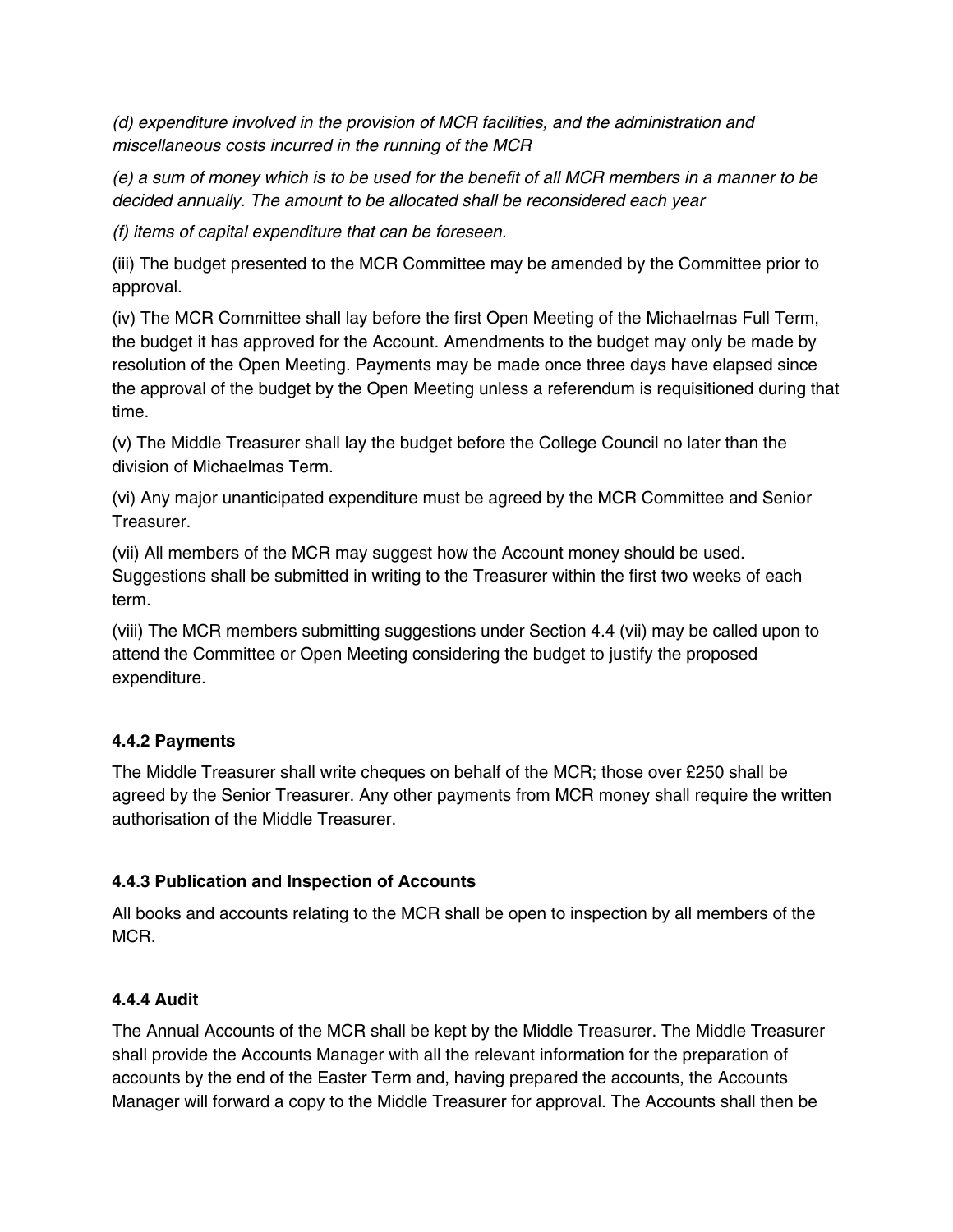audited by the Bursary during the Long Vacation. The audited accounts shall be presented for approval at an Open Meeting in Michaelmas Term, at the appropriate meeting of the College Council and at the second Governing Body meeting of Michaelmas Term.

## **4.5 General**

4.5.1 Indemnification (i) All members of, and the Senior Treasurer of, the MCR Committee shall be entitled to be indemnified out of the assets of the MCR against all expenses, liabilities or losses which they may incur or suffer in or about the execution of their office or otherwise in relation to the performance of their duties as member or Senior Treasurers of these Committees.

(ii) The Senior Treasurer of any other Club or Society who is appointed by reason of Section 4.2(v) above shall be entitled to be indemnified out of the assets of the MCR against those matters in respect of which she/he is entitled to an indemnity out of the assets of the Club or Society, to the extent that these latter are sufficient to satisfy his or her claim.

(iii) No member of, and no Senior Treasurer of, the MCR Committee shall be liable for any loss or damage suffered by the MCR, howsoever arising and whether due to negligence or otherwise; provided that nothing shall exempt any such person from any fraudulent act or omission on his or her part.

## **4.5.2 Personal Financial Benefit**

No MCR Officer or Representative shall obtain any personal financial benefit as a consequence of holding her MCR office and no Senior Treasurer shall obtain any personal financial benefit as a consequence of holding that position. Further, any MCR Officer or Representative or Senior Treasurer shall be liable to account for any benefit obtained in breach of this article.

# **5 OPEN MEETINGS, REFERENDA AND POLICY**

### **5.1 Scheduled Open Meetings**

The MCR Committee shall convene one scheduled Open Meeting per term, which shall take place within Full Term.

### **5.2 Additional Open Meetings**

The MCR Committee shall convene an additional Open Meeting if it is requisitioned by:

- (i) a resolution of the MCR Committee; or
- (ii) a resolution of the Open Meeting; or
- (iii) a petition signed by at least 30 members and submitted to the President.

The MCR Committee shall hold an additional Open Meeting within ten days of its requisition,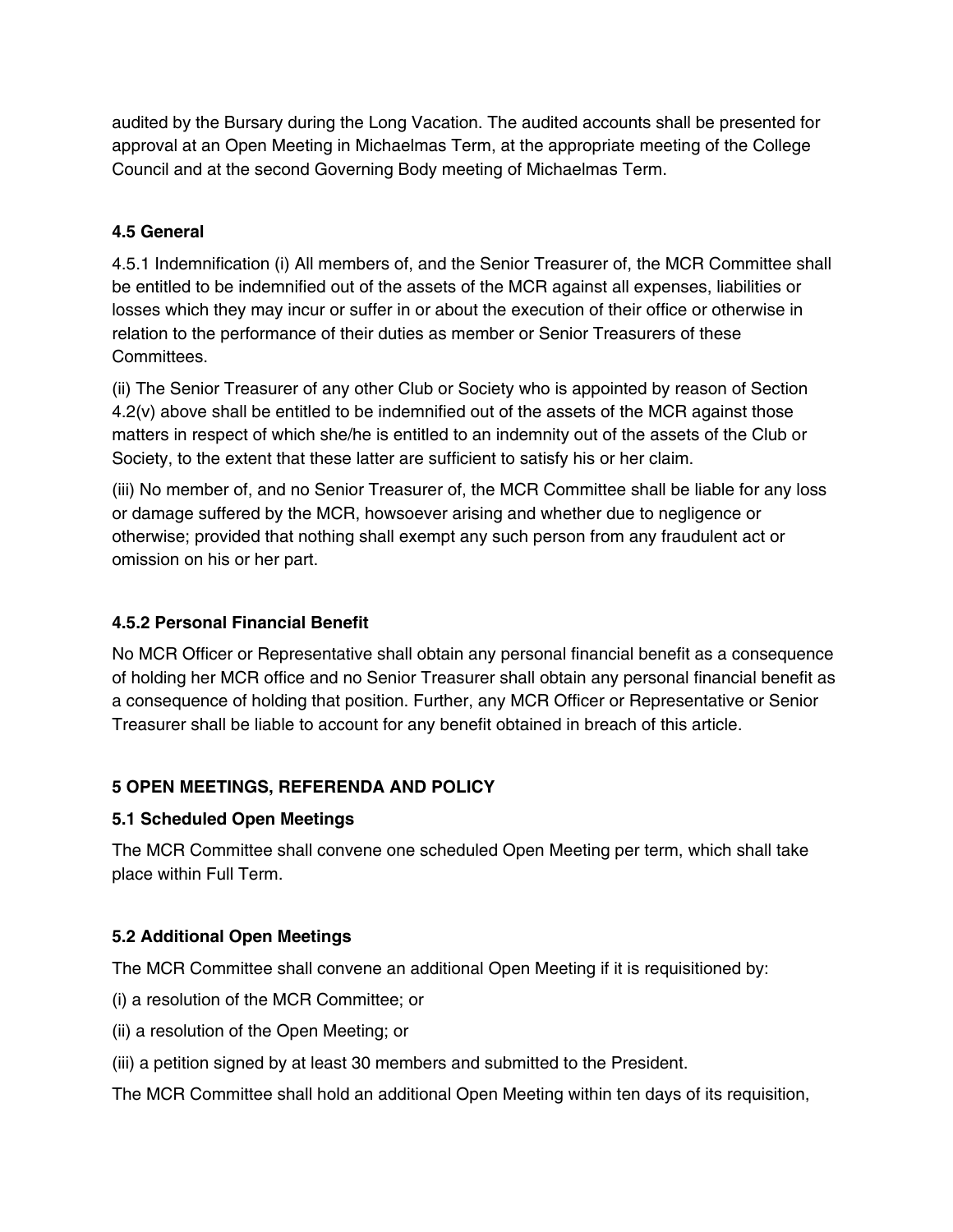save that no Open Meeting shall be held outside Full Term.

#### **5.3 Notice of Open Meetings**

The Secretary shall publish the date, time and venue at least ten days before an Open Meeting. The Open Meeting shall be timed so as to allow as many members as possible to attend.

#### **5.4 Items for the Agenda**

All items for the Agenda shall be submitted in writing to the Secretary. Formal motions shall be signed by the proposer and seconder and shall be submitted at least one week before the meeting for those which constitute an amendment to the constitution, and at least two days before the meeting for all other motions. The Agenda shall include a time for questions to MCR Officers and Representatives.

### **5.5 Notice of the Agenda**

Items for the Agenda shall be circulated to the MCR as they are received by the MCR Secretary. Copies of the full Agenda shall be circulated to all members of the MCR Committee at least 24 hours before the start of the meeting.

#### **5.6 Emergency Motions**

Emergency motions may be submitted before the start of the Open Meeting, subject to the approval of the MCR Committee. The substance of an emergency motion must, in the opinion of the MCR have arisen less than four days before the beginning of the Meeting.

#### **5.7 Attendance**

(i) Any member of the MCR may attend and vote at an Open Meeting. Non-members may attend and may speak at the invitation of the Chair, but shall have no vote.

(ii) Every member of the MCR Committee, all MCR Representatives on College Committees and all members of MCR sub-committees shall attend Open Meetings and if requested, present a report to the Open Meeting. Any Officer or Representative unable to attend shall, if requested, submit a written report to the Open Meeting.

### **5.8 Standing Orders**

(i) Procedure at Open Meetings shall be determined by Standing Orders.

(ii) Before the first scheduled Open Meeting under the Constitution, the Full Committee shall draft Standing Orders and shall lay them before the meeting. They shall take effect unless declared invalid by a resolution of that meeting.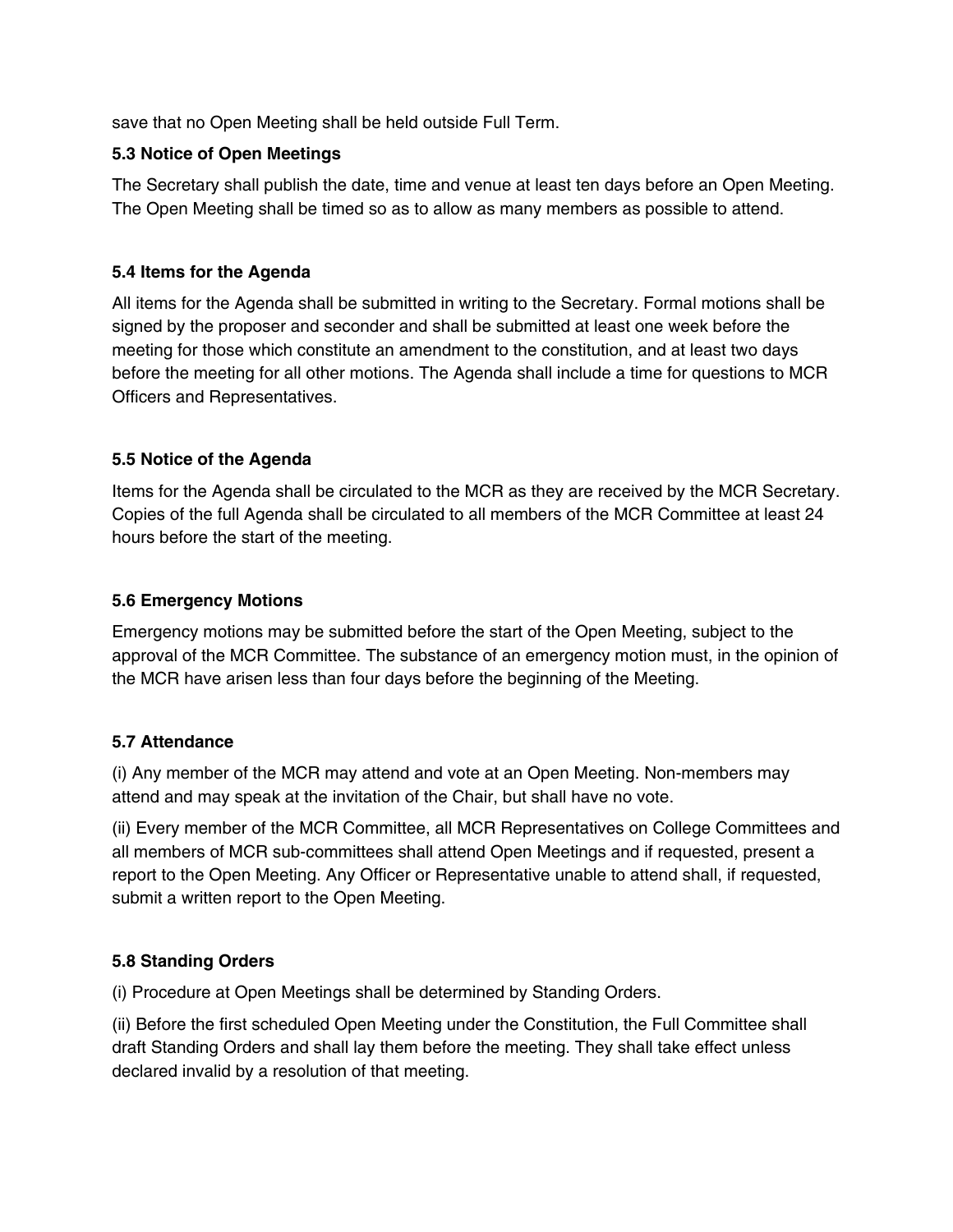(iii) Standing Orders may be amended by a resolution of the Open Meeting.

#### **5.9 Quorum for Open Meetings**

The quorum for an Open Meeting shall be:

(i) 25 members of the MCR for any motion which constitutes an amendment to the constitution.

(ii) 20 members of the MCR or any motion which does not constitute an amendment to the constitution.

If an Open Meeting is not quorate, decisions on any agenda correctly published, except motions which constitute an amendment to the constitution, shall be taken by the MCR Committee.

### **5.10 Majority Required by Motions**

5.10.1 At quorate Open Meetings a motion shall be carried if:

(i) it is supported by the votes of a simple majority (i.e. over 50%) of those present and voting at the meeting, for motions which do not constitute a change to the constitution. The Chair shall not vote except in the event of a tie when she shall have a casting vote.

(ii) it is supported by the votes of two thirds or more of those present and voting at the meeting for motions which constitute an amendment to the constitution.

5.10.2 Any member of the MCR present at an Open Meeting may at any time during the meeting, propose a motion calling for an adjournment of any motion before the meeting until the next Open Meeting: such a motion for adjournment shall be voted on in accordance with section 5.10.1.

### **5.11 Open Meeting Minutes**

The Secretary shall circulate the minutes of Open Meetings to the MCR within one week of the end of the Open Meeting. She shall present them at the next Open Meeting for approval but shall not be obliged to read them unless specifically requested to do so. Any motion that constitutes an amendment to the constitution and is carried under section 5.10 shall be circulated under Section 3.3.2(xi) as soon as possible.

### **5.12 Repeated Motions**

If a motion is not carried at an Open Meeting a similar motion on the same subject may not be raised again at an Open Meeting that term.

### **5.13 Resolutions of the Open Meeting**

A motion carried under Section 5.10:

(i) which does not constitute an amendment of the Constitution shall, three days thereafter, take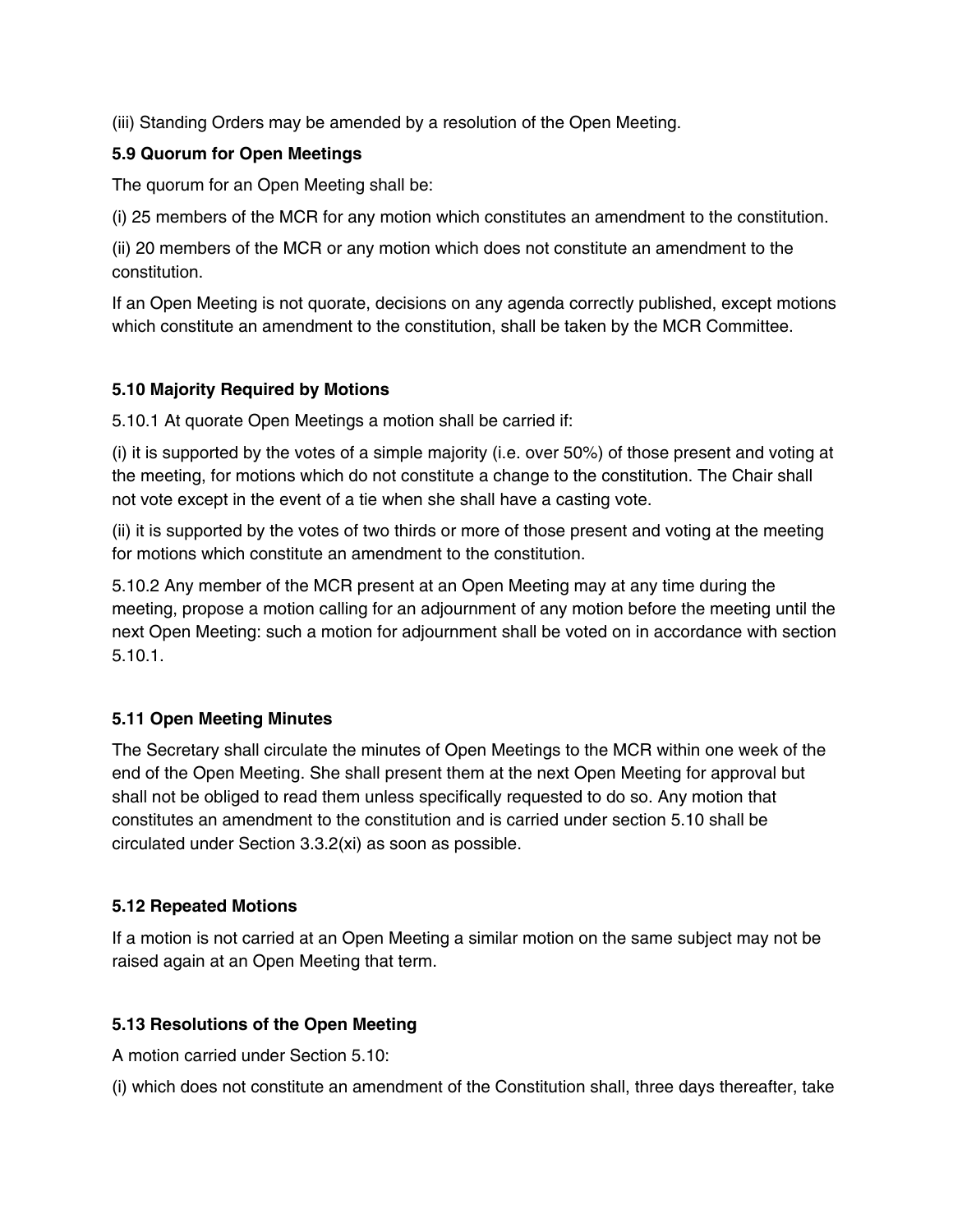effect as a resolution of the Open Meeting, unless during that time a referendum is requisitioned

(ii) which constitutes an amendment to the Constitution shall, once passed by the Governing Body, take immediate effect as a resolution of the Open Meeting and shall operate to amend the Constitution unless during that time a referendum is requisitioned.

## **5.14 Affiliation to External Organisations**

5.14.1 If the MCR decides to become affiliated to any external organisation, it shall publish to all MCR members, and to the Governing Body, a notice of this decision stating the name of the organisation and the details of any subscription or similar fee paid, and of any donation made or proposed to be made, to the organisation. The proposal must also be taken to a MCR Open Meeting and passed quorately.

5.14.2 The MCR shall publish annually to all MCR members, and to the Governing Body, a report stating the names of all the external organisations to which it is affiliated and the details of any subscriptions or similar fee paid, and of any donation made or proposed to be made, to the organisations within the year covered by the report.

5.14.3 If at least five percent of the members do require, the question of continued affiliation to an external organisation shall be decided upon by a secret ballot at which all members are entitled to vote.

# **5.15 Requisition of Referenda**

A referendum may be requisitioned by:

- (i) a resolution of the Full Committee; or
- (ii) a petition submitted to the President and signed by

(a) at least as many members of the MCR as voted against the motion if the motion was not carried at the Open Meeting; or

(b) at least as many members of the MCR as voted for the motion if the motion was carried at the Open Meeting.

# **5.16 Majority required for motions in Referenda**

The majority required for a motion to be passed in a referendum shall be the same as for a motion at an Open Meeting. At least 30 members of the MCR must vote in a referendum for it to be valid. A motion carried in a referendum shall become a resolution of the Open meeting and shall take immediate effect.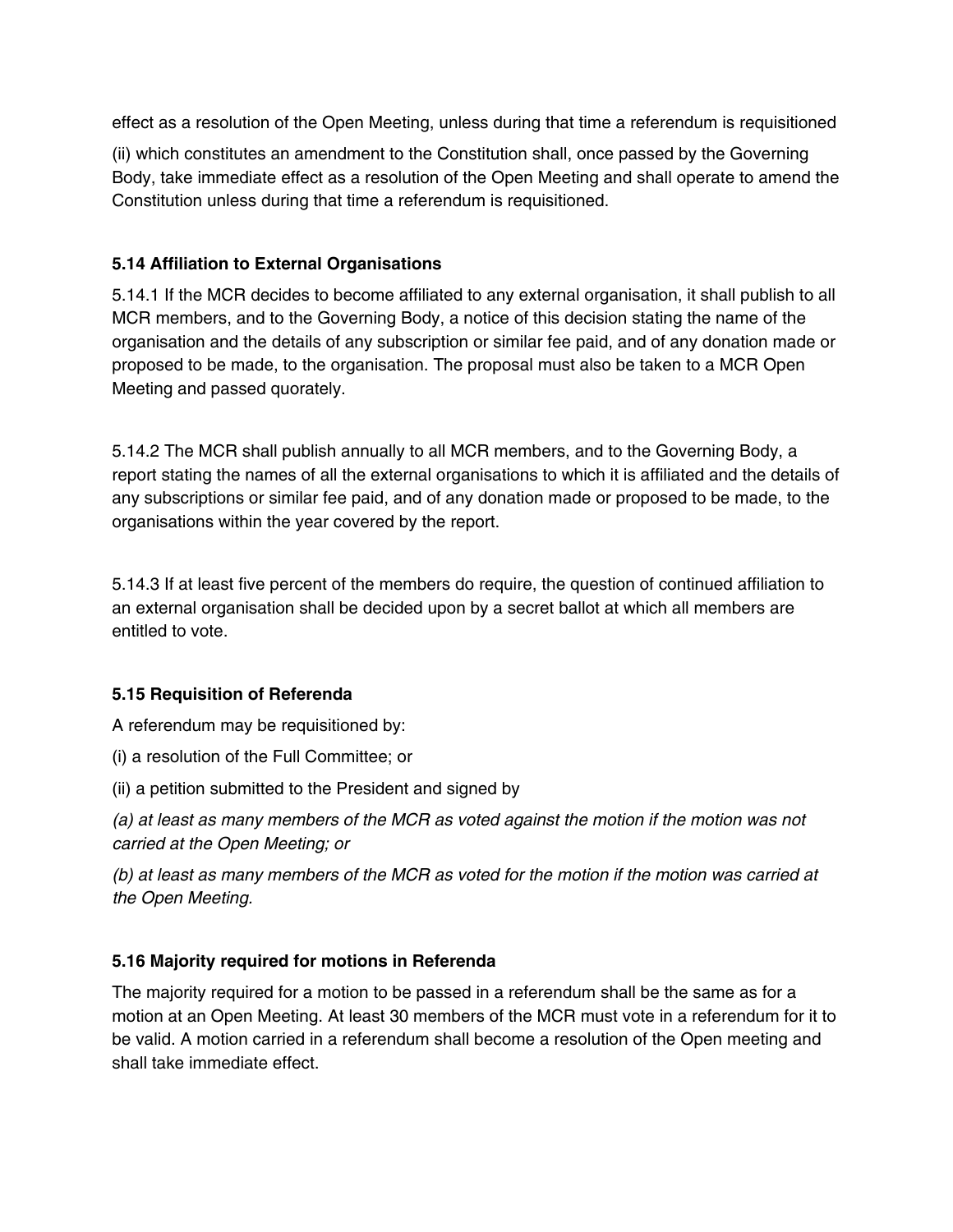#### **5.17 Referendum Procedure**

5.17.1 All members of the MCR shall be eligible to vote in a referendum, excepting those who have opted out.

### **5.17.2 Returning Officers**

The Returning Officer for all referenda shall be the Secretary unless she is unable to act for any reason, in which case the Returning Officer shall be appointed by the MCR Committee. The decision of the Returning Officer as regards the conduct of referenda shall be final.

#### **5.17.3 Notice of Referenda**

The Secretary shall give notice of a referendum giving the day, time and method of voting in the referendum, within two days of it being ordered. Voting must be open for twenty-four hours.

#### **5.17.4 Voting Registers**

The College List shall be used as a voting register and only those MCR Members whose names appear on the register shall be eligible to vote (see section 5.17.1). Any MCR member may, not less than two days before voting day, make representations (oral or written) to the Secretary concerning the exclusion of any name or the inclusion of any name from the voting register. The decision of the Secretary whether to amend the register shall be final.

#### **5.17.5 Voting**

Voting shall be by secret ballot and the method of recording votes shall be such that voters shall not be identifiable from the voting paper. Any person who will be absent during the voting and who wishes to register a vote shall submit it in writing to the Returning Officer by 8.00am on voting day. Should there be paper voting for all or part of the voting period, the Returning Officer or a teller appointed by her shall be present wherever the paper voting is held.

#### **5.17.6 Counting the Votes**

The Returning Officer shall be present throughout the counting of the votes. At least one member of the MCR Committee shall count the votes under the supervision of the Returning Officer.

#### **5.17.7 Results of the Referendum**

The Returning Officer shall post the results of the referendum on the MCR notice board within 48 hours of the close of polling.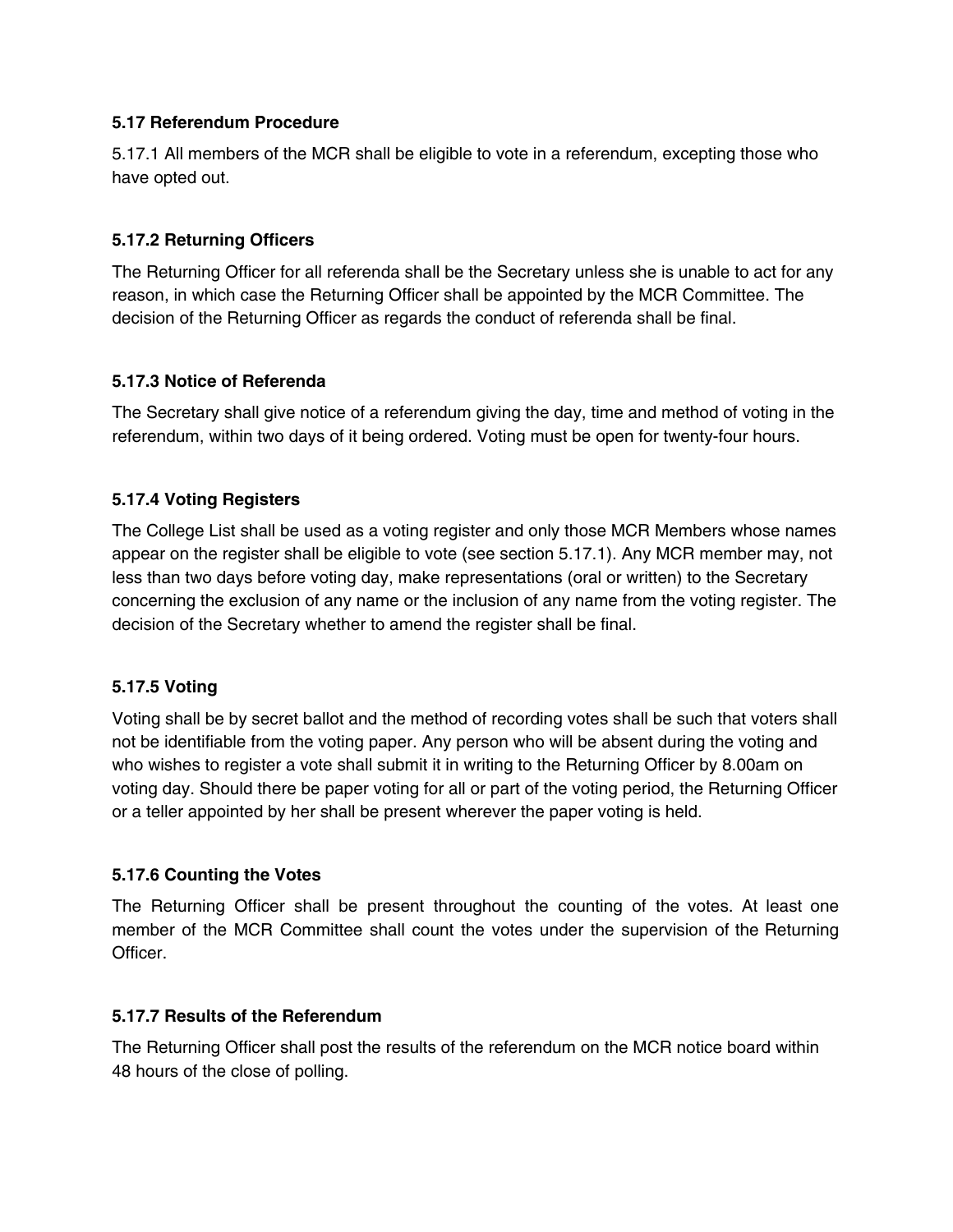#### **5.17.8 Referenda conducted by Senior Members**

If Senior Members of the College or the JCSJM conduct referenda, they are in no way subject to this constitution.

#### **5.18 Policy**

A resolution of the Open Meeting shall become MCR formal policy unless it constitutes a breach of the Constitution, or lies in any other way beyond the powers of the Open Meeting.

#### **5.19 Mandated Action**

The MCR Officers and Representatives shall act in accordance with MCR policy derived under Section 5.18. However, MCR Representatives on the Governing Body, College Council and other College Committees shall speak according to their own judgement while bearing in mind the interests of the College and the MCR. They cannot be mandated to vote in a particular way. If instructed by the Open Meeting to put forward a certain view, they shall put forward that view.

#### **5.20 Independent Action**

Where no MCR formal policy exists, the Officers and Representatives of the MCR shall act on their own initiative.

#### **6 THE CONSTITUTION**

#### **6.1 Interpretation**

Where any uncertainty or ambiguity arises as to the meaning of any such provision of this Constitution the proper meaning of such a provision shall be determined by a two-thirds vote of a quorate meeting of the MCR committee.

### **6.2 Previous Constitutions**

All previous Statutes or Constitutions of Newnham College MCR or their predecessors in title, are hereby expressly revoked.

#### **6.3 Approval by the Governing Body**

The provisions of the Constitution shall be subject to the approval of the Governing Body and to review by that body at intervals of not more than five years.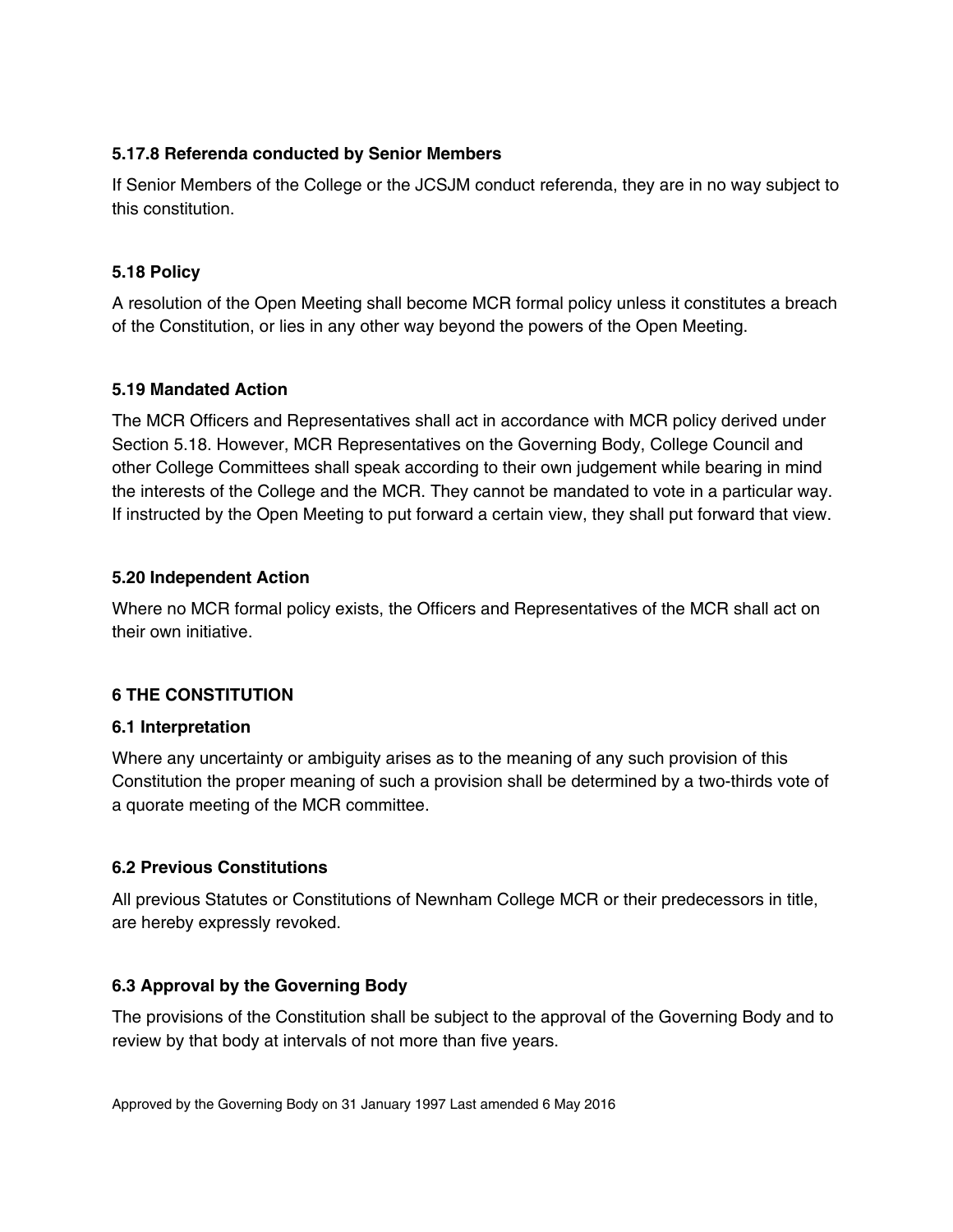#### **Distribution List**

#### **Paper copies:**

- Officers of the MCR
- The President
- The Secretary
- The Middle Treasurer
- The Graduate Member of the Governing Body
- College Officers and Members of the SCR:
- The Principal
- The Vice-Principal
- The Bursar
- The Senior Tutor
- The Graduate Tutor
- The Assistant Graduate Tutors
- The Senior Treasurer of the MCR
- The College Secretary (who is also Secretary of the Joint Committee)
- The Senior Combination Room
- Tutorial Office Manager

#### **As pdf e-mail attachment:**

- Officers of the MCR
- The President
- The Secretary
- The Middle Treasurer
- The Graduate Member of the Governing Body
- The Social Secretaries
- The External Officer
- The Women's Officer
- The Welfare and Accommodation Offices
- The Organiser of the Women's Speaker Series
- The Environmental Officer
- The International Officer
- The LGBT+ Officer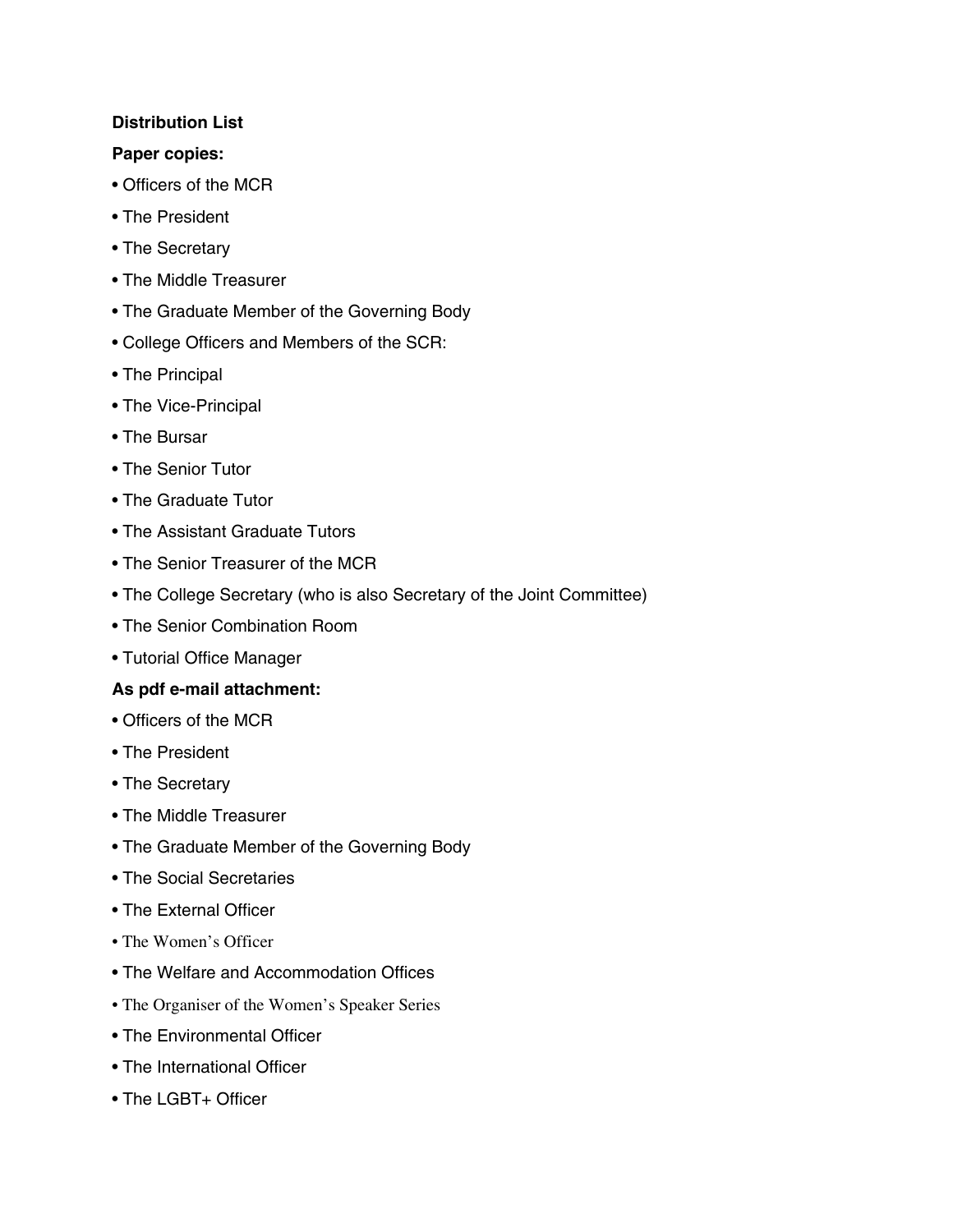- The IT Officer
- The BAME Officer
	- and to:
	- The President of the JCR
	- The JCR Members of the Governing Body

# **APPENDIX I: Committee Code of Conduct**

The Committee Code of Conduct outlines the expected standards of behaviour of all MCR Committee Officers. It is a means by which MCR Members can hold the Committee to account, and the Committee can hold one another to account.

All Officers are made aware of the Code on their election, and the President is responsible for its enforcement. If an Officer breaks the Code repeatedly, they will face a referendum on their continued membership of the MCR Committee.

The Officer Code of Conduct is split into three sections:

- I. Officer Responsibilities:
	- A. Fulfilment of duties and general conduct Officers are expected to fulfil their duties, as specified in the Constitution and Standing Orders, to the best of their ability.

It is the President's responsibility to remind Officers to fulfil any duty they have neglected. Officers only breach this Code if they neglect a duty even after a reminder from the President.

Officers have a responsibility to act with consideration and respect for their colleagues, and to avoiding creating unnecessary work for other Officers or Members.

Officers must not bring Newnham MCR or Newnham graduates into disrepute, or risk damaging the working relationship between Newnham MCR and the College.

Officers should ensure that they represent the views and opinions of the entire MCR community and Committee, not their own personal views. This is applicable not only in committee meetings but also in settings in which they are recognised in their representative capacity.

B. Use of Newnham MCR Committee funds Officers are responsible for ensuring MCR funds under their control are spent appropriately.